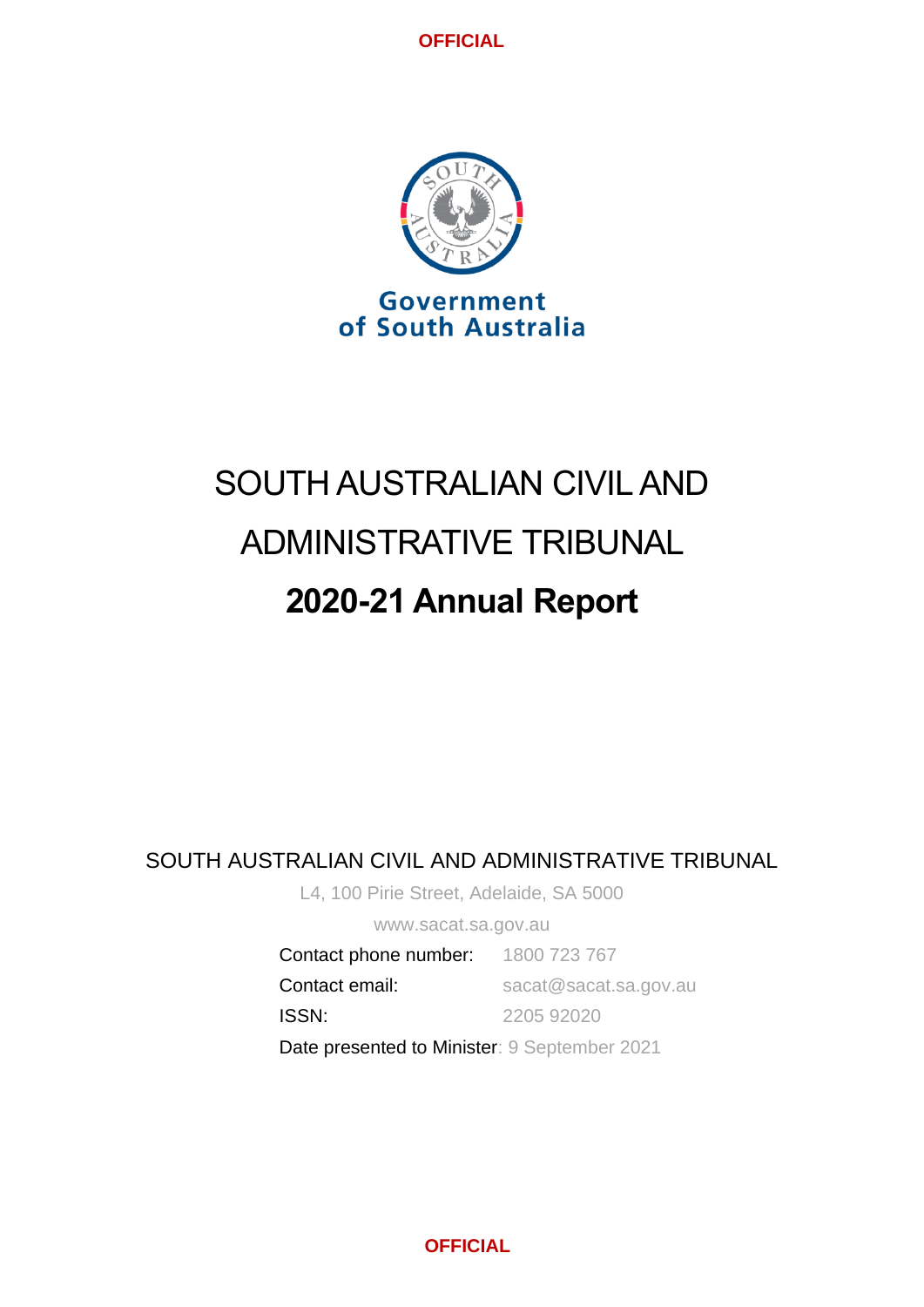To: The Hon Vickie Chapman MP Deputy Premier Attorney - General

This annual report will be presented to Parliament to meet the statutory reporting requirements of *South Australian Civil and Administrative Tribunal Act 2013* and the requirements of Premier and Cabinet Circular *PC013 Annual Reporting*.

This report is verified to be accurate for the purposes of annual reporting to the Parliament of South Australia.

Submitted on behalf of the South Australian Civil and Administrative Tribunal by:

Justice Judy Hughes

President, SACAT

Date  $19/7/21$ 

g/frphes Signature

**2** | P a g e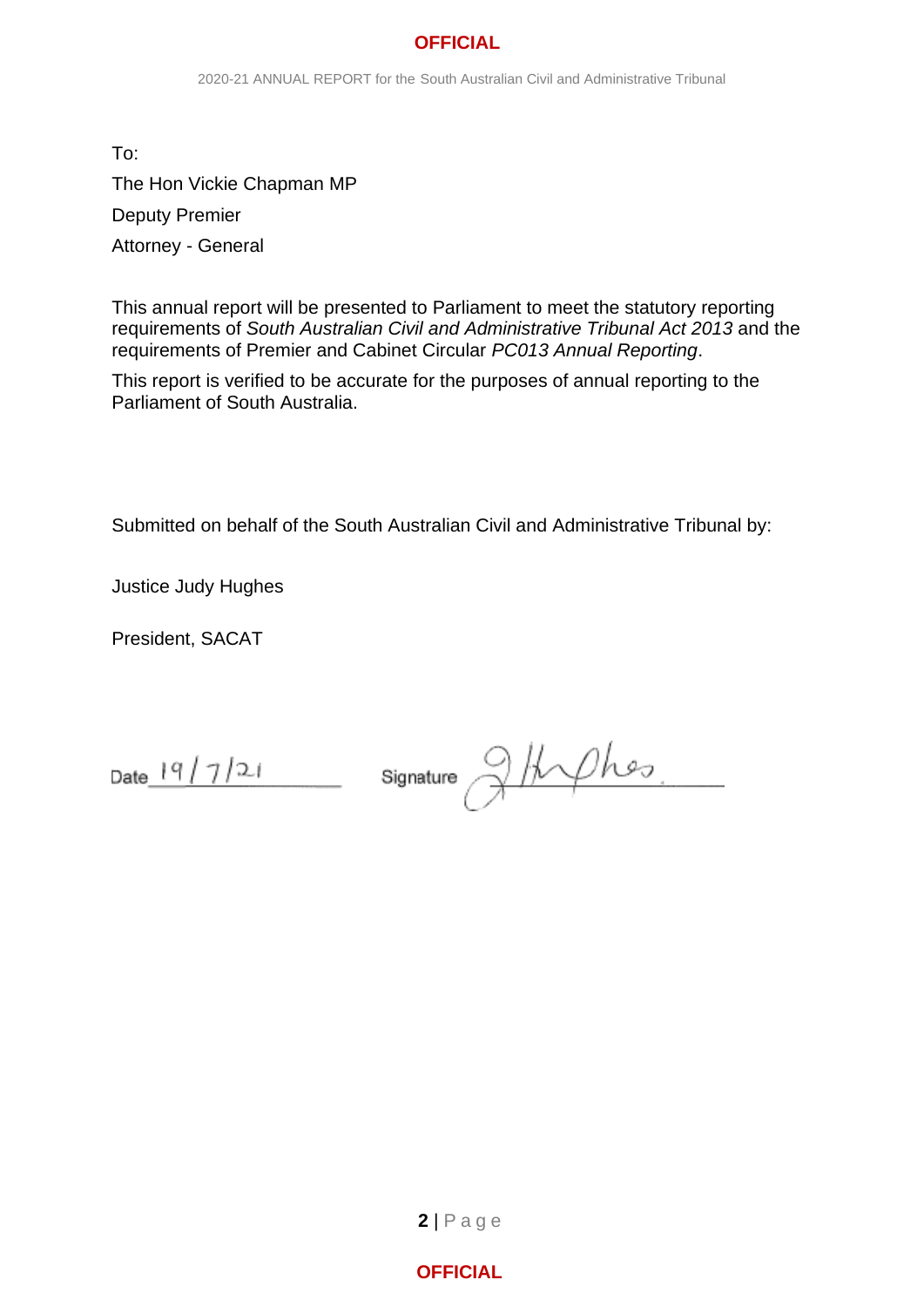# **Contents**

| Agency performance management and development systems 9 |  |
|---------------------------------------------------------|--|
|                                                         |  |
|                                                         |  |
|                                                         |  |
|                                                         |  |
|                                                         |  |
|                                                         |  |
|                                                         |  |
|                                                         |  |
|                                                         |  |
|                                                         |  |
|                                                         |  |
|                                                         |  |
|                                                         |  |
|                                                         |  |
|                                                         |  |
|                                                         |  |
|                                                         |  |

 $3 | P \n a \n g \n e$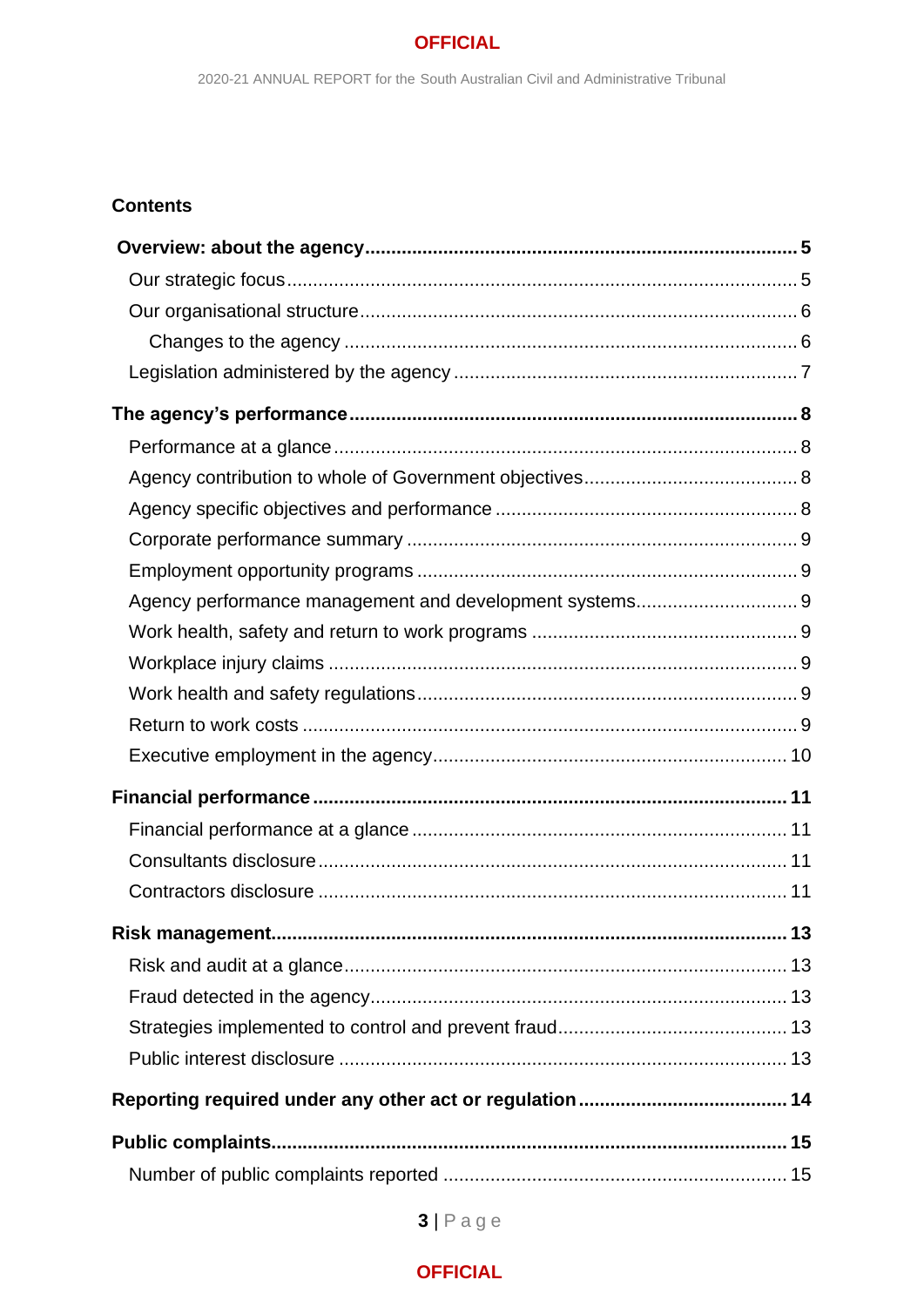2020-21 ANNUAL REPORT for the South Australian Civil and Administrative Tribunal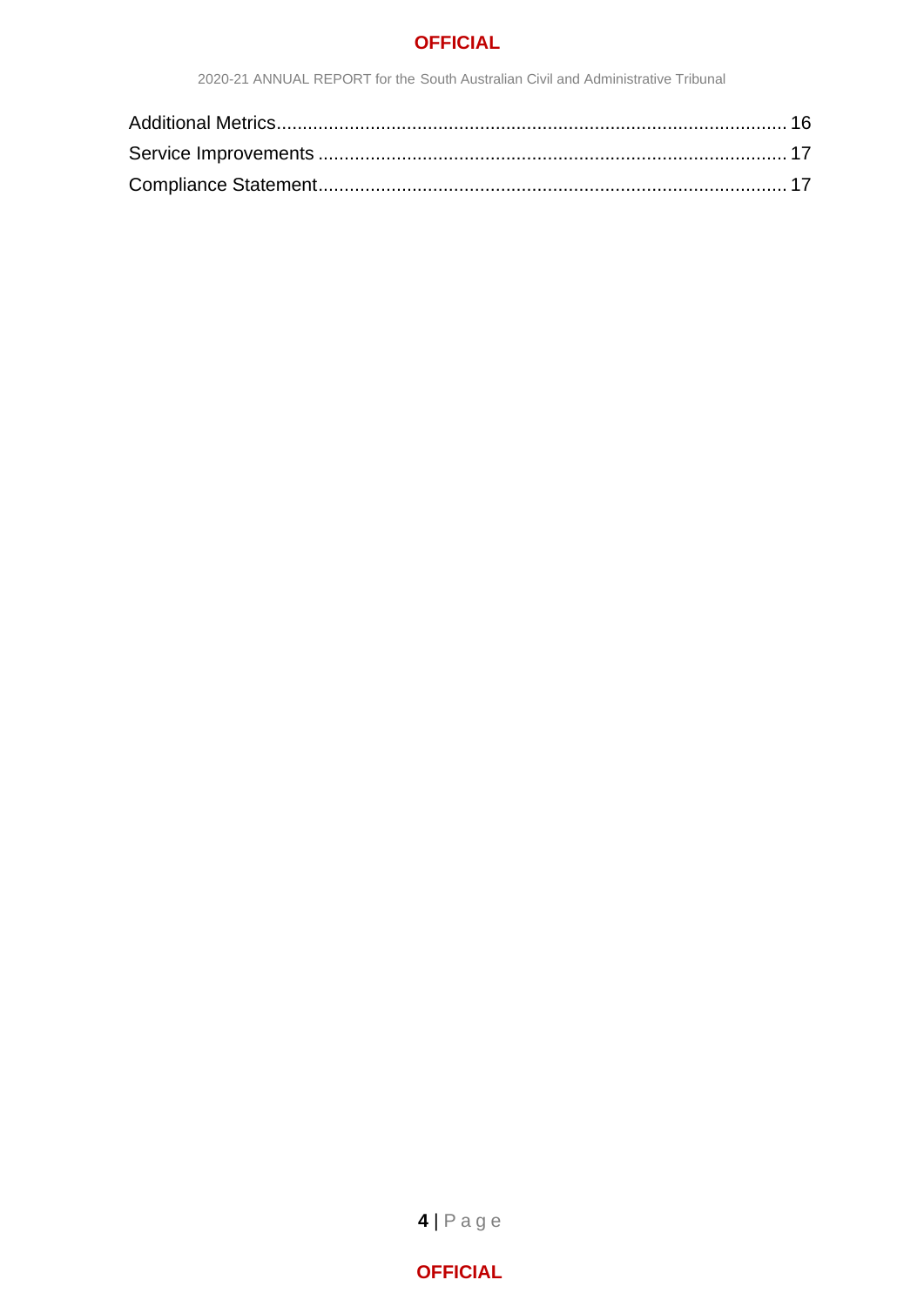# <span id="page-4-0"></span>**Overview: about the agency**

# <span id="page-4-1"></span>**Our strategic focus**

| <b>Our Purpose</b> | SACAT is a state Tribunal that helps people in South Australia to<br>resolve matters within civil and administrative law, either through<br>agreement at a conference or mediation, or through a decision at<br>a hearing. SACAT also conducts reviews of Government<br>decisions.                |
|--------------------|---------------------------------------------------------------------------------------------------------------------------------------------------------------------------------------------------------------------------------------------------------------------------------------------------|
| <b>Our Vision</b>  | SACAT strives to be accessible and responsive to user needs,<br>and deals with cases in a range of areas (or jurisdictions), such<br>as residential tenancies, mental health, guardianship &<br>administration and a wide range of administrative decisions<br>made by other areas of Government. |
| <b>Our Values</b>  | Respect – We value the individuality, needs, rights and dignity of<br>all persons and we treat each other and Tribunal Users with<br>professionalism.                                                                                                                                             |
|                    | Service – We provide professional, efficient and accessible<br>dispute resolution and decision making to achieve just outcomes<br>for the community.                                                                                                                                              |
|                    | Fairness – We listen with an open mind and consider issues in a<br>balanced and impartial way to provide fair outcomes that are<br>clearly explained.                                                                                                                                             |
| Our<br>functions,  | In the exercise of its jurisdiction, to promote the best principles of<br>public administration                                                                                                                                                                                                   |
| objectives<br>and  | To be accessible by being easy to find and easy to access, and<br>to be responsive to parties, especially people with special needs                                                                                                                                                               |
| deliverables       | To ensure that applications are processed and resolved as<br>quickly as possible while achieving a just outcome                                                                                                                                                                                   |
|                    | To keep costs to parties involved to a minimum insofar as is just<br>and appropriate                                                                                                                                                                                                              |
|                    | To use straightforward language and procedures                                                                                                                                                                                                                                                    |
|                    | To act with as little formality and technicality as possible                                                                                                                                                                                                                                      |
|                    | To be flexible in the way in which the Tribunal conducts its<br>business                                                                                                                                                                                                                          |
|                    | In relation to the above objectives, to consult and engage with<br>appropriate agencies and organisations                                                                                                                                                                                         |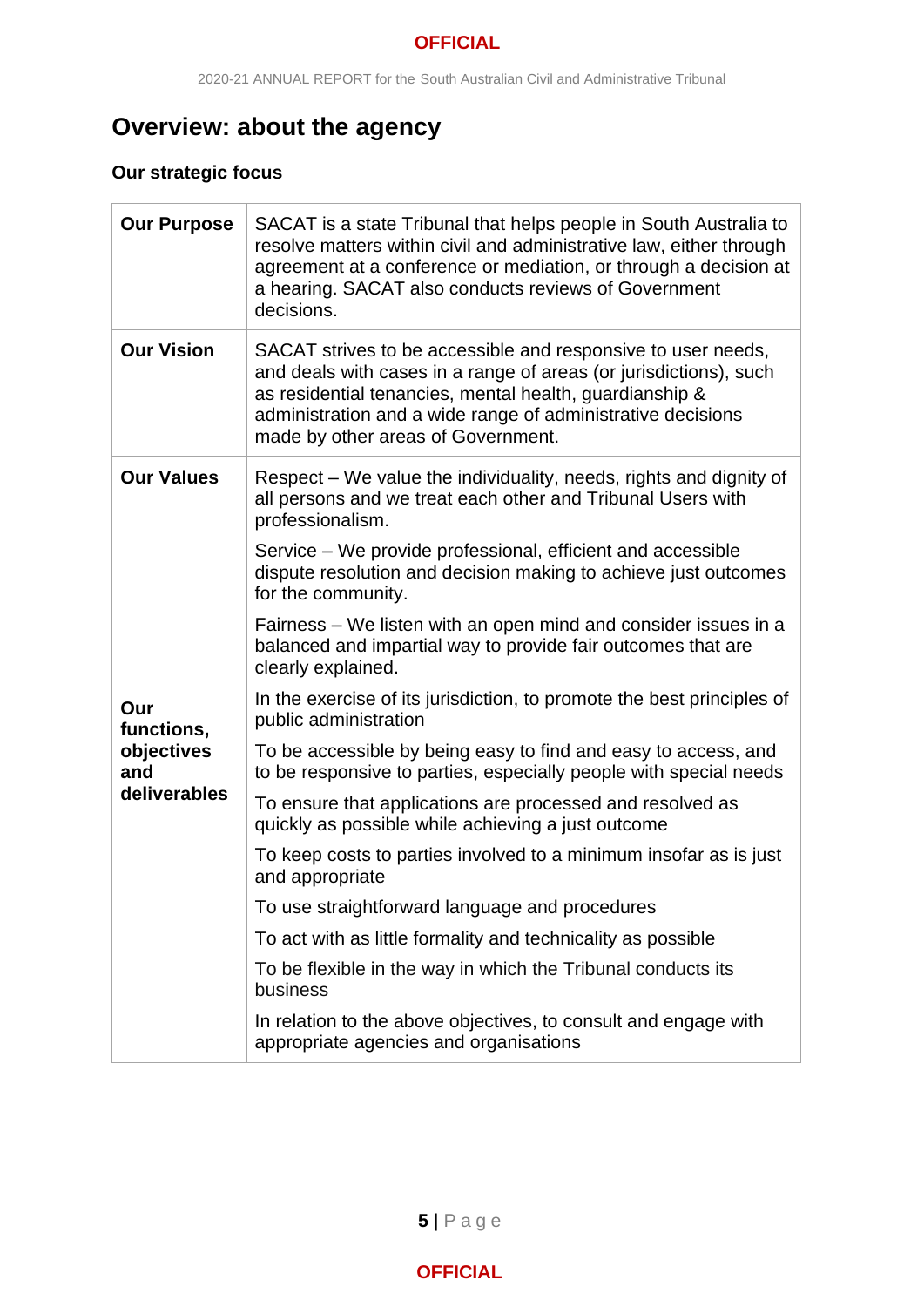## <span id="page-5-0"></span>**Our organisational structure**

SACAT is headed by a President, Justice Judy Hughes, who is a Supreme Court judge. The SACAT registry is led by the Principal Registrar, Ms Anne Lindsay, who assists the President in the administration of the Tribunal and its day to day business. The Tribunal's alternative dispute resolution and hearing work is performed by members and statutory officers who work sessionally or on a full or part time basis. A full list of members is provided at Attachment 1.

The work of SACAT is organised into nine lists:

- Complex Guardianship and Administration
- General Guardianship and Administration and Mental Health
- Health Practitioners
- Administrative and Disciplinary
- Births, Deaths and Marriages
- Complex Housing
- General Housing
- Federal Diversity (Tribunal and Court)
- Internal Reviews

This is supported by the registry function which is currently separated into three areas:

- Housing & Civil
- Community
- Administrative & Disciplinary

In addition there is a corporate services area which supports the Tribunal through provision of financial, systems and administrative support.

SACAT's organisational chart is available [here.](http://www.sacat.sa.gov.au/upload/SHORT%20ORG%20May%202020.pdf)

#### <span id="page-5-1"></span>**Changes to the agency**

During 2020-21 there were no changes to the agency's structure and objectives as a result of internal reviews or machinery of government changes.

**6** | P a g e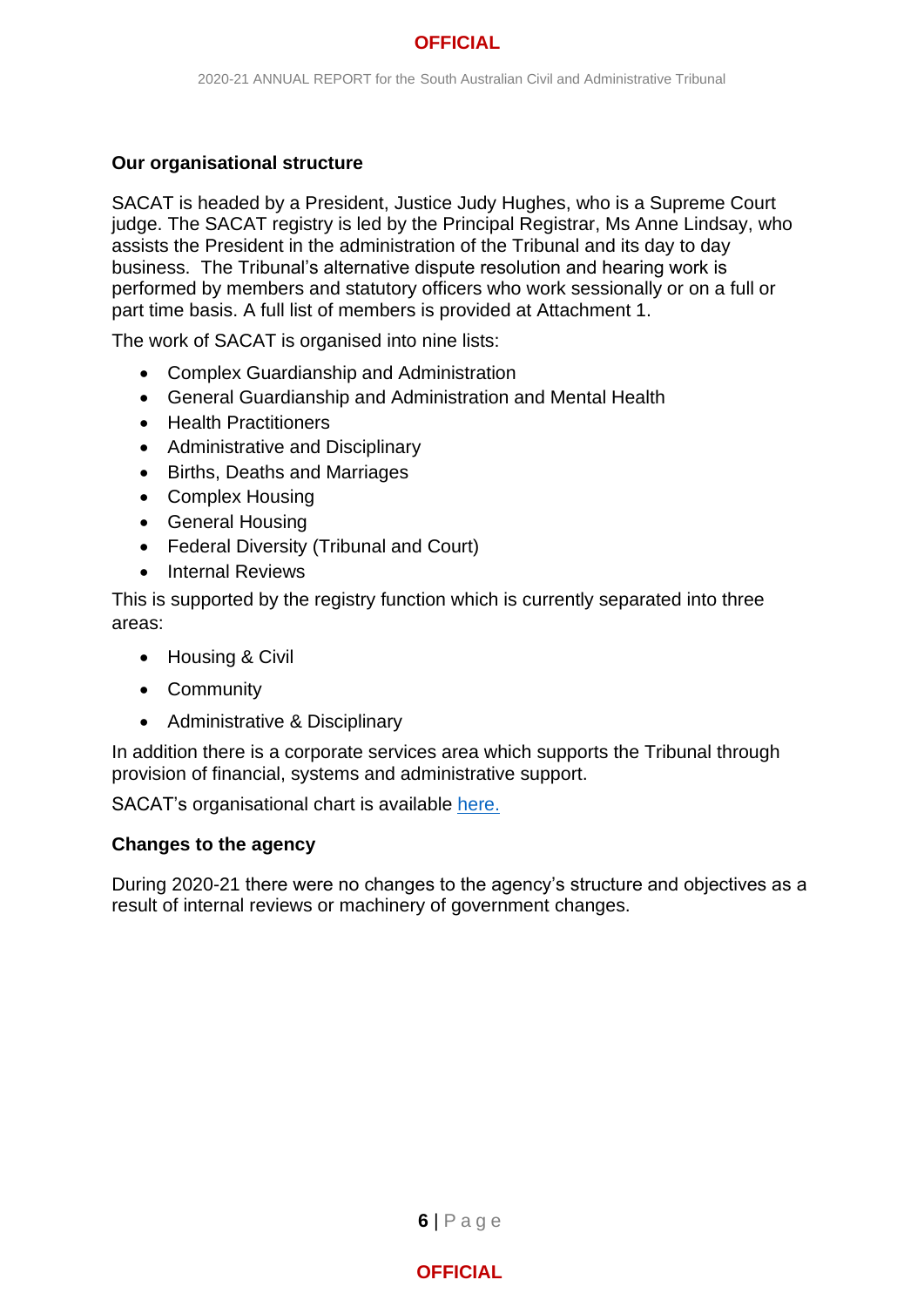2020-21 ANNUAL REPORT for the South Australian Civil and Administrative Tribunal

# <span id="page-6-0"></span>**Legislation administered by the agency**

*South Australian Civil and Administrative Tribunal Act 2013*

SACAT currently provides dispute resolution services for jurisdiction referred by over 90 enabling Acts.

**7** | P a g e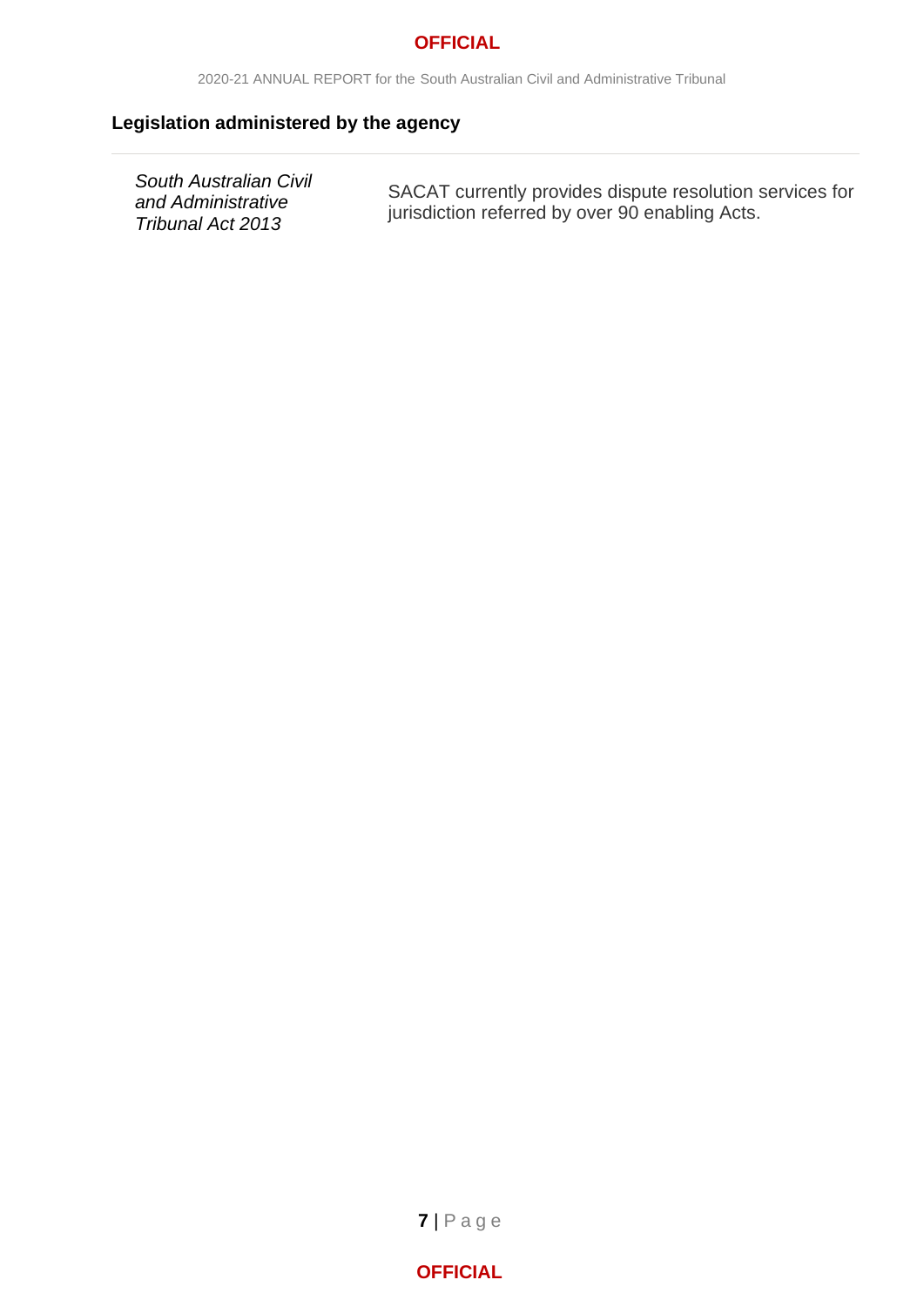# <span id="page-7-0"></span>**The agency's performance**

# <span id="page-7-1"></span>**Performance at a glance**

SACAT publishes statistics quarterly in relation to how quickly we process varying types of applications, the number of phone calls we receive and the number of views of our website. These can be viewed at [http://www.sacat.sa.gov.au/about-sacat/our](http://www.sacat.sa.gov.au/about-sacat/our-service)[service](http://www.sacat.sa.gov.au/about-sacat/our-service)

# <span id="page-7-2"></span>**Agency contribution to whole of Government objectives**

| Key objective          | <b>Agency's contribution</b>                                                                                                                                                                                                                                                                                                                     |
|------------------------|--------------------------------------------------------------------------------------------------------------------------------------------------------------------------------------------------------------------------------------------------------------------------------------------------------------------------------------------------|
| Lower costs            | SACAT provides efficient dispute resolution services,<br>and waives fees in circumstances where applicants<br>have financial need or where it is in the interests of<br>justice.                                                                                                                                                                 |
| <b>Better Services</b> | When SACAT commences a new application type, the<br>processes are assessed to ensure that the procedure is<br>as straightforward and user friendly as possible. SACAT<br>responds to feedback if an applicant finds the<br>application process challenging and provides support<br>through the process through well trained customer<br>service. |

# <span id="page-7-3"></span>**Agency specific objectives and performance**

| <b>Agency objectives</b>                                                               | <b>Indicators</b>                                                                                                          | <b>Performance</b>                                                                                                                                                    |
|----------------------------------------------------------------------------------------|----------------------------------------------------------------------------------------------------------------------------|-----------------------------------------------------------------------------------------------------------------------------------------------------------------------|
| To be accessible<br>and to be<br>responsive to<br>parties.                             | Provide improved digital application<br>processes to support increasing<br>stakeholder demand for remote<br>accessibility. | Provided improved<br>digital services<br>through<br>enhancements to the<br><b>Tribunals online</b><br>portal.                                                         |
| To be flexible in the<br>way in which the<br><b>Tribunal conducts</b><br>its business. | Adapt to the needs of the general<br>public.                                                                               | Provided visits to<br>protected persons in<br>hospitals and<br>residential care to<br>enable participation<br>in hearings that<br>would otherwise not<br>be possible. |
|                                                                                        |                                                                                                                            | <b>Transitioned to</b><br>hearings being                                                                                                                              |

# **8** | P a g e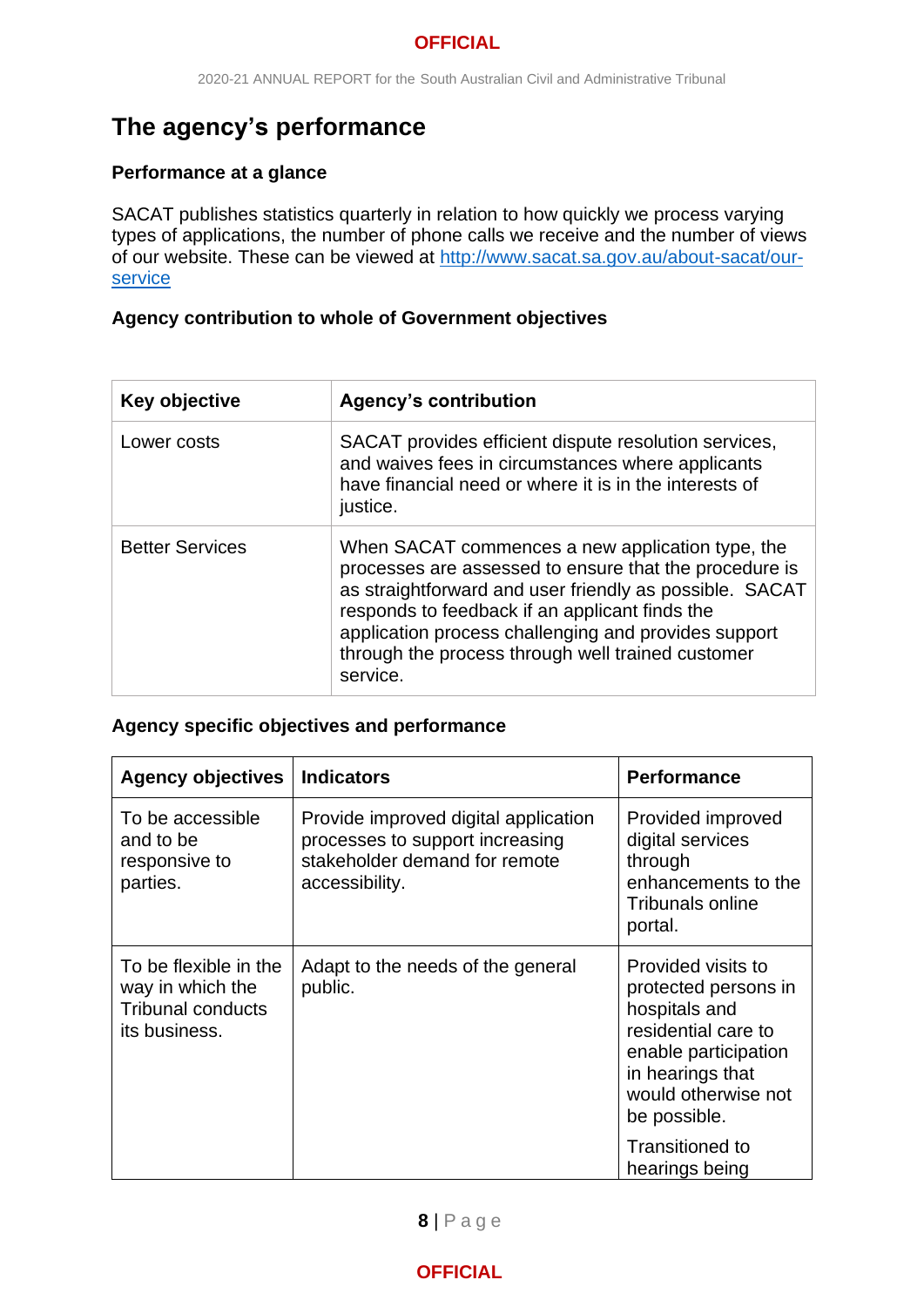|                                                                                                            |                                                                                                              | conducted remotely<br>during COVID-19.                                                                                                                                          |
|------------------------------------------------------------------------------------------------------------|--------------------------------------------------------------------------------------------------------------|---------------------------------------------------------------------------------------------------------------------------------------------------------------------------------|
| To ensure<br>applications are<br>processed as<br>quickly as possible<br>while achieving a<br>just outcome. | Listing times are identified for each<br>application type while addressing<br>needs for procedural fairness. | Used sessional<br>member workforce to<br>ensure SACAT is<br>able to list a matter<br>when needed while<br>assessing urgency to<br>ensure fairness.                              |
|                                                                                                            |                                                                                                              | <b>SACAT</b> has<br>responded to<br>increasing<br>application numbers<br>in some jurisdictions,<br>while maintaining a<br>focus on listing times<br>and procedural<br>fairness. |

# <span id="page-8-0"></span>**Corporate performance summary**

#### <span id="page-8-1"></span>**Employment opportunity programs**

Refer to AGD Annual Report

#### <span id="page-8-2"></span>**Agency performance management and development systems**

Refer to AGD Annual Report

# <span id="page-8-3"></span>**Work health, safety and return to work programs**

Refer to AGD Annual Report

# <span id="page-8-4"></span>**Workplace injury claims**

Refer to AGD Annual Report

# <span id="page-8-5"></span>**Work health and safety regulations**

Refer to AGD Annual Report

#### <span id="page-8-6"></span>**Return to work costs**

Refer to AGD Annual Report

**9** | P a g e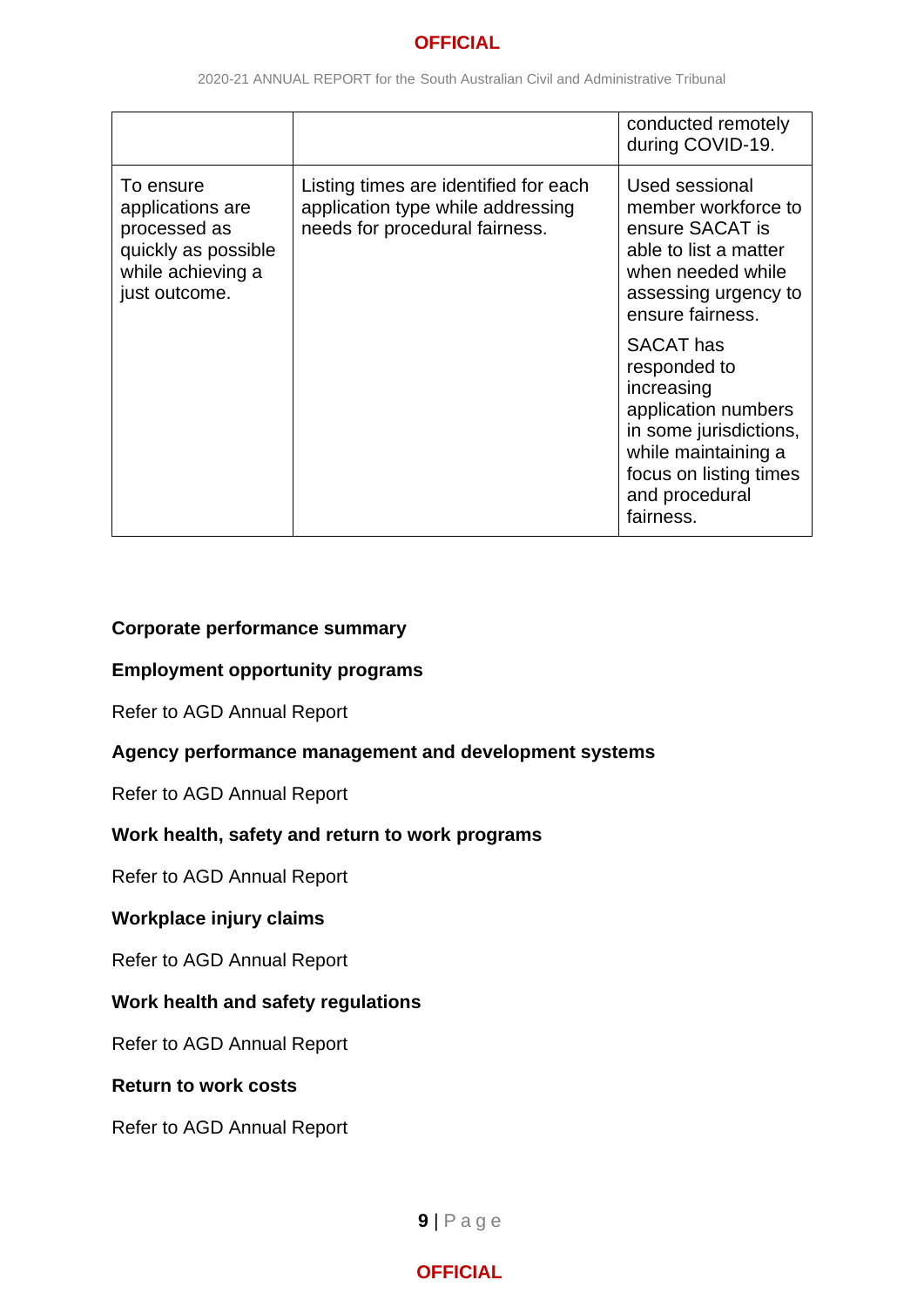#### <span id="page-9-0"></span>**Executive employment in the agency**

#### **Executive classification**

Refer to the AGD Annual Report for details. SACAT executive equivalents are statutory appointees and included in the AGD Annual Report

The **Office of the Commissioner for Public Sector Employment has a workforce** [information](https://publicsector.sa.gov.au/about/office-for-the-public-sector/workforce-information/) page that provides further information on the breakdown of executive gender, salary and tenure by agency.

**10** | P a g e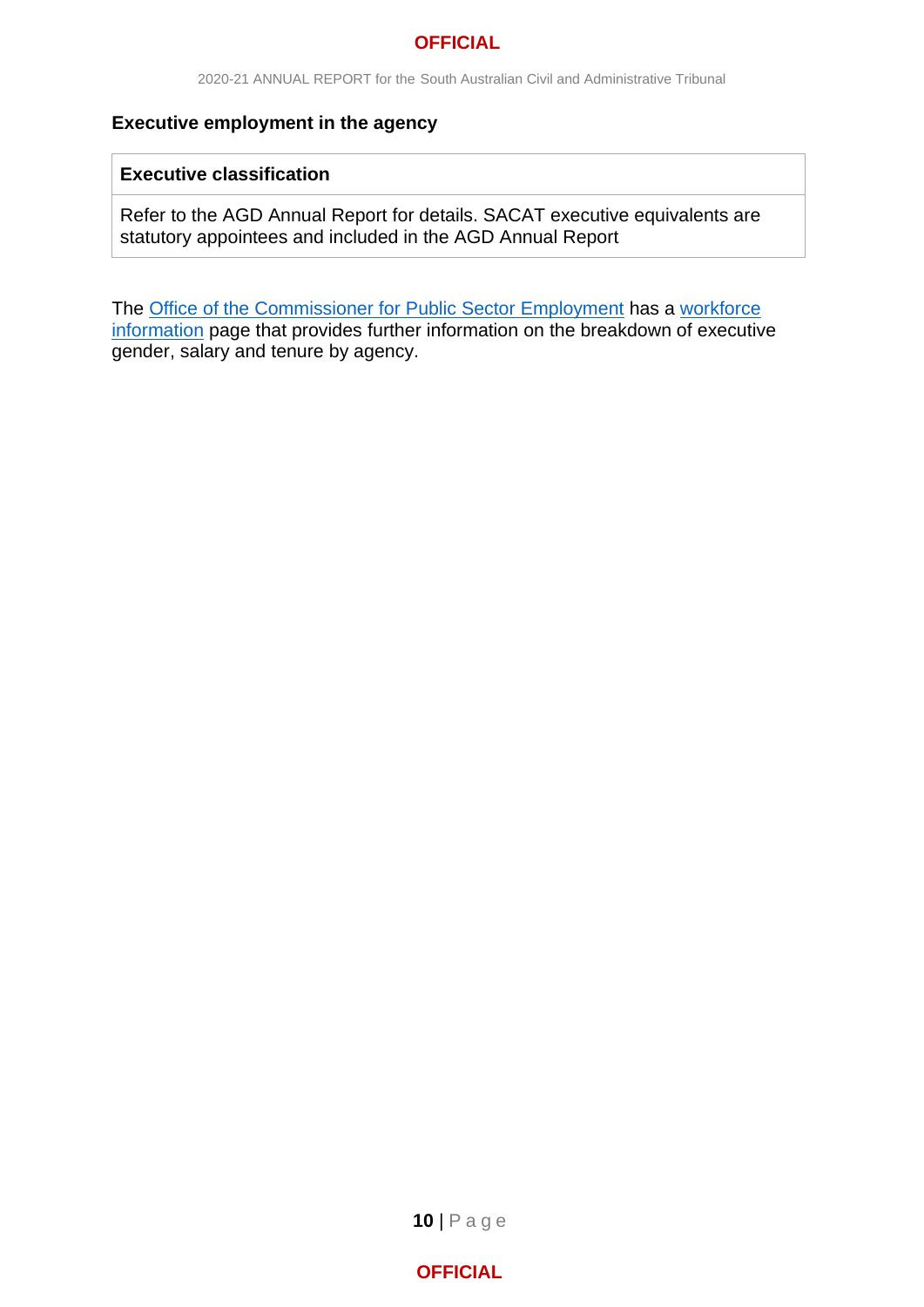# <span id="page-10-0"></span>**Financial performance**

## <span id="page-10-1"></span>**Financial performance at a glance**

Data on financial performance of SACAT is included in the AGD Annual Report Consultants disclosure

## <span id="page-10-2"></span>**Consultants disclosure**

#### **Consultancies with a contract value below \$10,000 each**

| <b>Consultancies</b>          | <b>Purpose</b> | \$ Actual payment |
|-------------------------------|----------------|-------------------|
| Refer to AGD Annual<br>Report |                |                   |

#### **Consultancies with a contract value above \$10,000 each**

| <b>Consultancies</b>          | <b>Purpose</b> | \$ Actual payment |
|-------------------------------|----------------|-------------------|
| Refer to AGD Annual<br>Report |                |                   |

# <span id="page-10-3"></span>**Contractors disclosure**

The following is a summary of external contractors that have been engaged by the agency, the nature of work undertaken, and the actual payments made for work undertaken during the financial year.

#### **Contractors with a contract value below \$10,000**

| <b>Contractors</b>            | <b>Purpose</b> | \$ Actual payment |
|-------------------------------|----------------|-------------------|
| Refer to AGD Annual<br>Report |                |                   |

# **Contractors with a contract value above \$10,000 each**

| <b>Contractors</b>            | <b>Purpose</b> | \$ Actual payment |
|-------------------------------|----------------|-------------------|
| Refer to AGD Annual<br>Report |                |                   |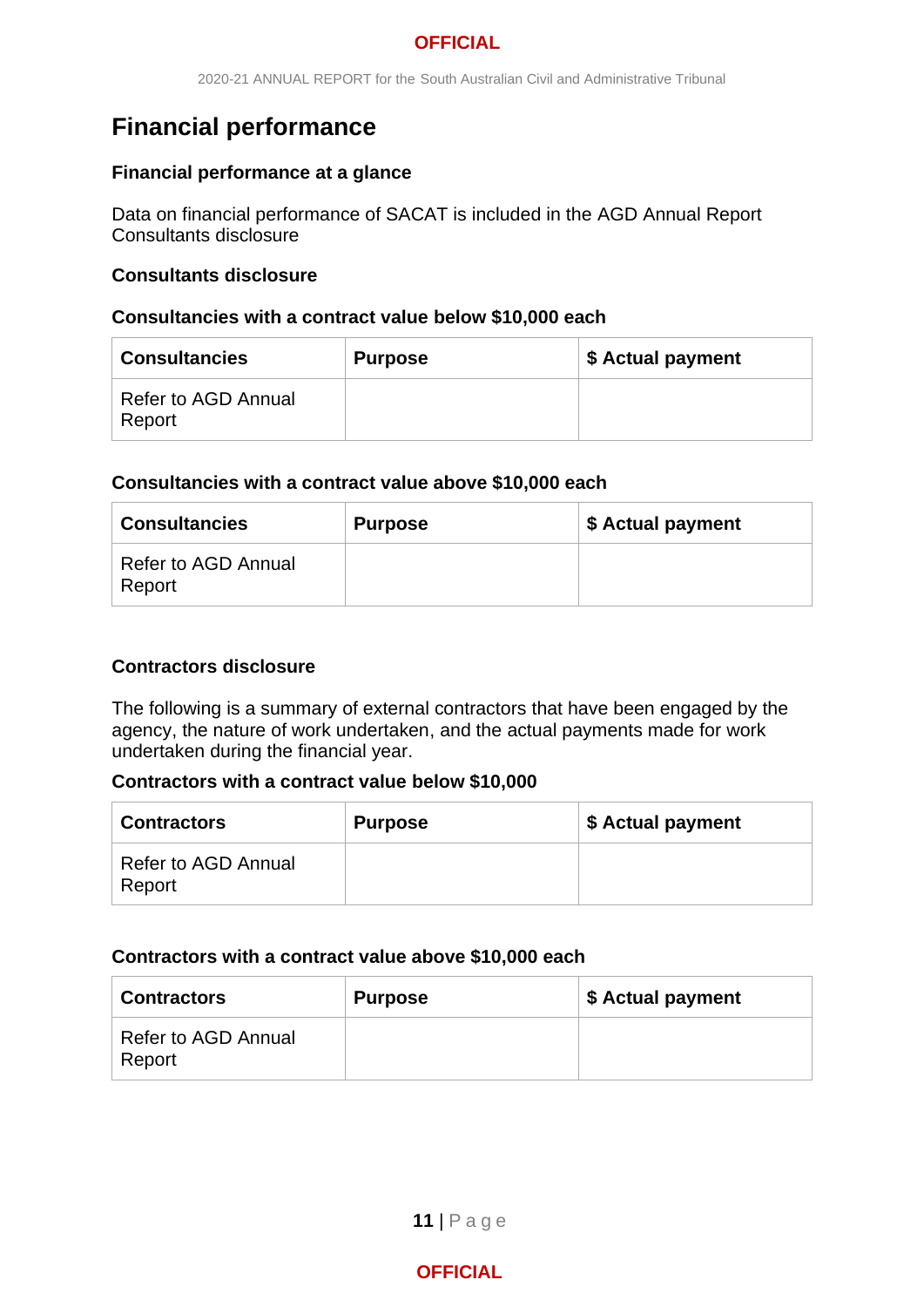2020-21 ANNUAL REPORT for the South Australian Civil and Administrative Tribunal

The details of South Australian Government-awarded contracts for goods, services, and works are displayed on the SA Tenders and Contracts website. View the agency [list of contracts.](https://www.tenders.sa.gov.au/contract/buyerIndex)

The website also provides details of **across government contracts**.

**12** | P a g e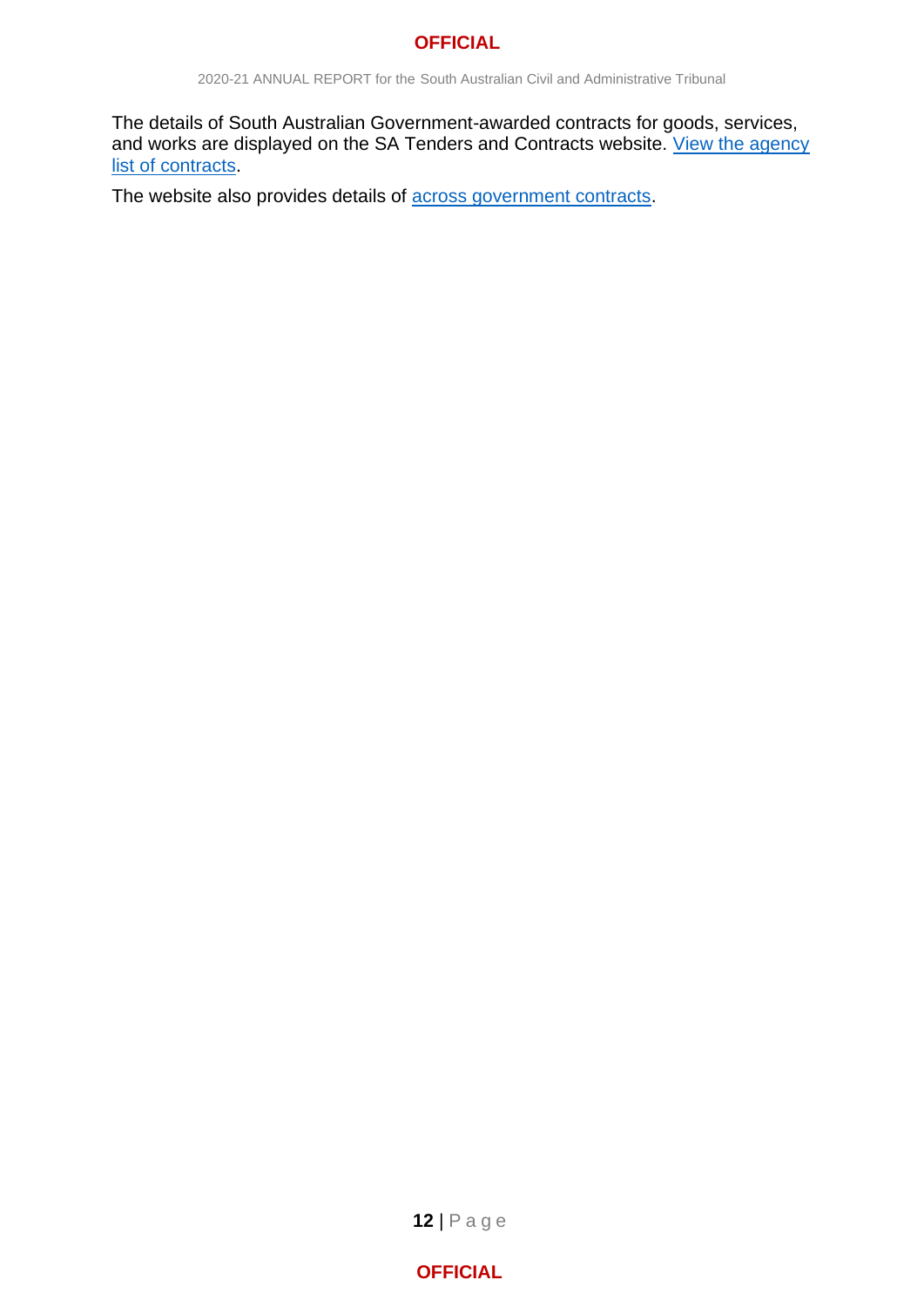# <span id="page-12-0"></span>**Risk management**

## <span id="page-12-1"></span>**Risk and audit at a glance**

#### <span id="page-12-2"></span>**Fraud detected in the agency**

| <b>Category/nature of fraud</b> | Number of instances |
|---------------------------------|---------------------|
| Refer to AGD Annual Report      |                     |

*NB: Fraud reported includes actual and reasonably suspected incidents of fraud.* 

#### <span id="page-12-3"></span>**Strategies implemented to control and prevent fraud**

Refer to AGD Annual Report

#### <span id="page-12-4"></span>**Public interest disclosure**

#### Refer to AGD Annual Report

Note: Disclosure of public interest information was previously reported under the *Whistleblowers Protection Act 1993* and repealed by the *Public Interest Disclosure Act 2018* on 1/7/2019.

**13** | P a g e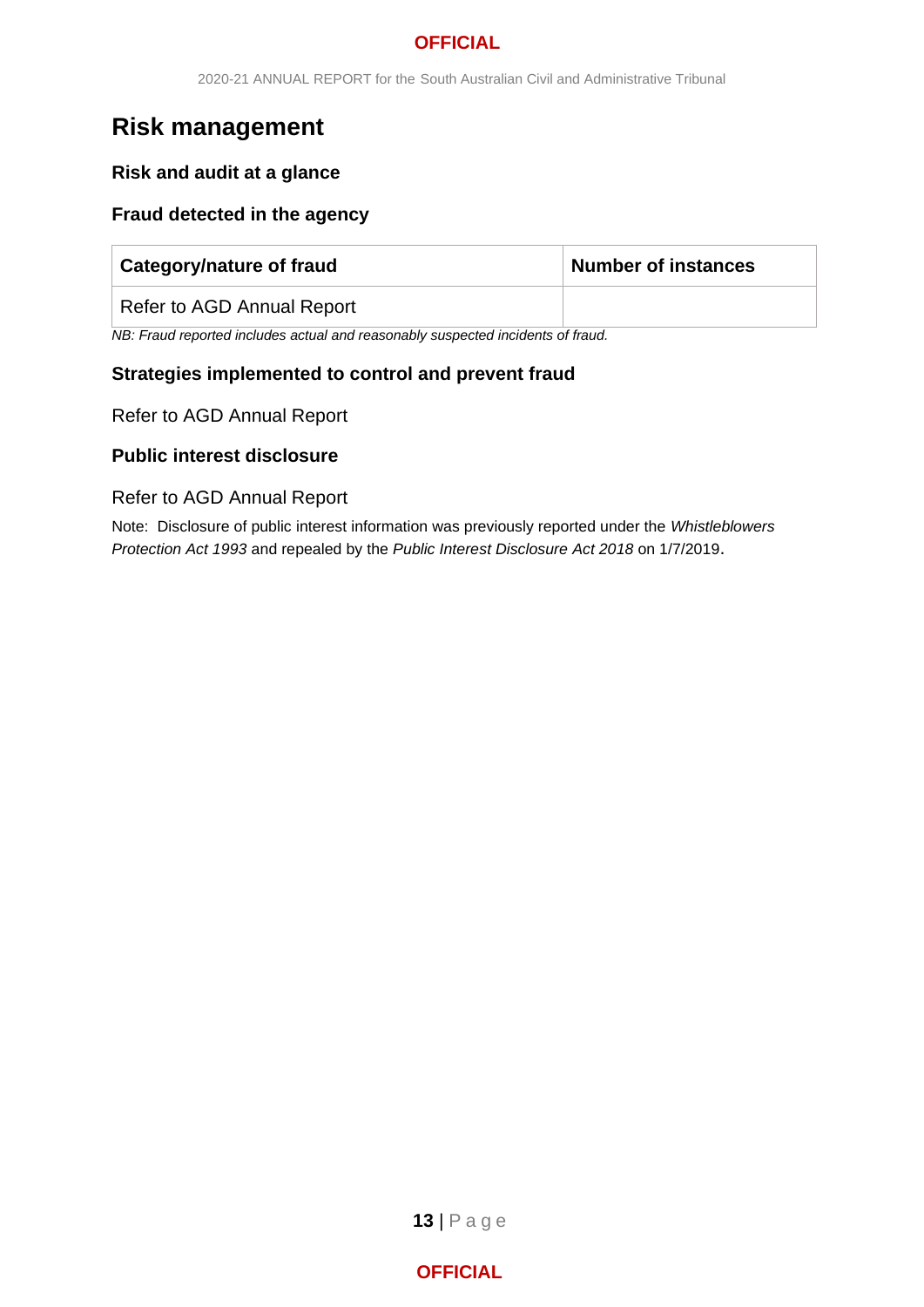# <span id="page-13-0"></span>**Reporting required under any other act or regulation**

| <b>Act or Regulation</b>                                                         | <b>Requirement</b>                                                                                                                                                                                                                                                                |
|----------------------------------------------------------------------------------|-----------------------------------------------------------------------------------------------------------------------------------------------------------------------------------------------------------------------------------------------------------------------------------|
| South Australian Civil and<br><b>Administrative Tribunal Regulations</b><br>2015 | Pursuant to section 92(3) of the Act, a report<br>under section 92 of the Act must include the<br>following particulars of all warrants issued by<br>the Tribunal under the Guardianship and<br>Administration Act 1993 during the financial<br>year to which the report relates. |

In 2020-21 there were no warrants issued by the Tribunal under the *[Guardianship and](http://www.legislation.sa.gov.au/index.aspx?action=legref&type=act&legtitle=Guardianship%20and%20Administration%20Act%201993)  [Administration Act](http://www.legislation.sa.gov.au/index.aspx?action=legref&type=act&legtitle=Guardianship%20and%20Administration%20Act%201993) 1993.*

**14** | P a g e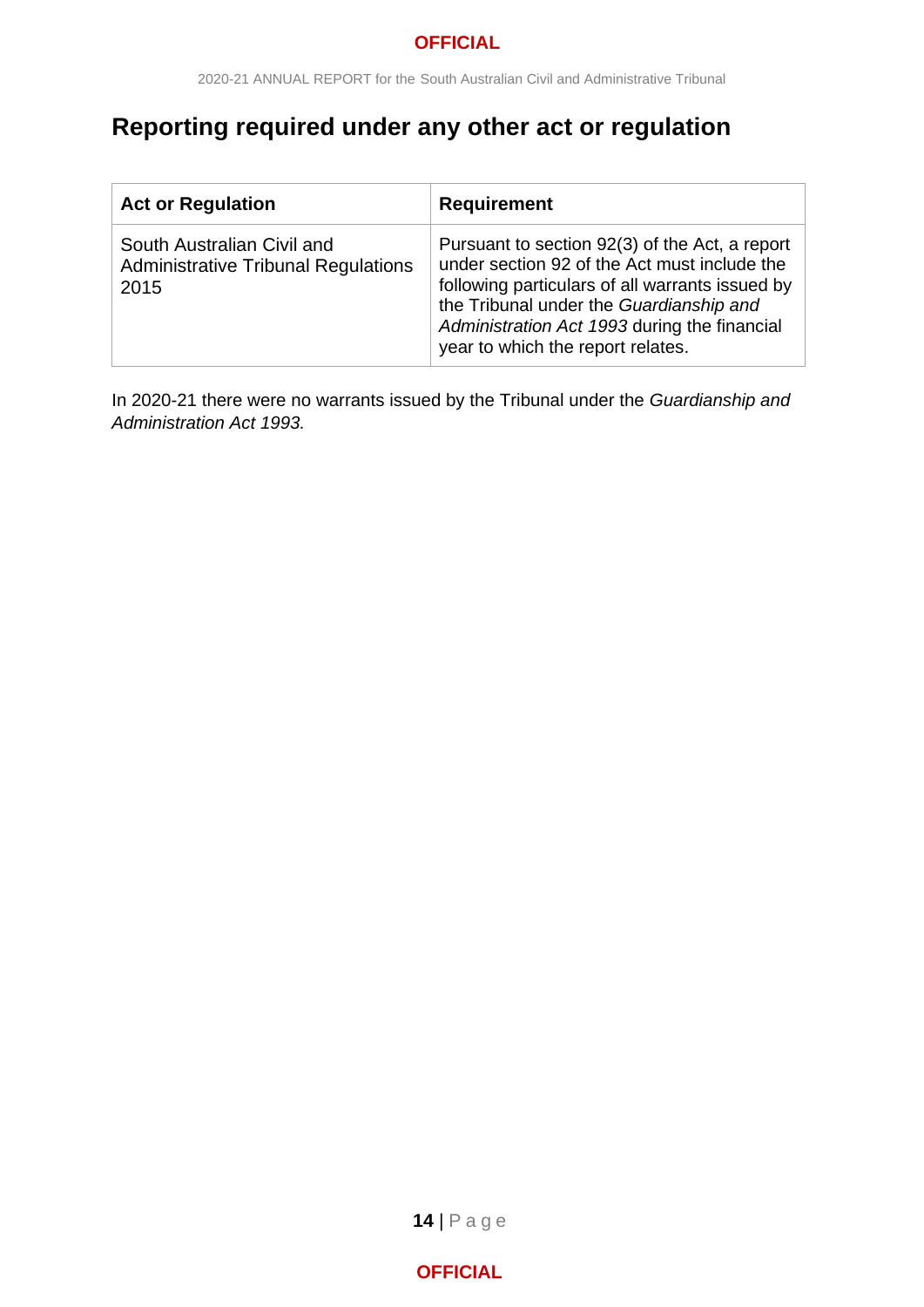# <span id="page-14-0"></span>**Public complaints**

# <span id="page-14-1"></span>**Number of public complaints reported**

In the reporting year, SACAT received 20,216 new applications to commence proceedings in total. The staff are required to provide accessible and timely customer service to all participants for each application.

SACAT receives complaints from time to time about its staff and its Members. Complaints are only placed in one category.

| <b>Complaint</b><br>categories | <b>Sub-categories</b>    | <b>Example</b>                                                                                                                             | <b>Number of</b><br><b>Complaints</b><br>2020-21 |
|--------------------------------|--------------------------|--------------------------------------------------------------------------------------------------------------------------------------------|--------------------------------------------------|
| Professional<br>behaviour      | <b>Staff attitude</b>    | Failure to demonstrate<br>values such as empathy,<br>respect, fairness, courtesy,<br>extra mile; cultural<br>competency                    | 3                                                |
| Professional<br>behaviour      | Staff competency         | Failure to action service<br>request; poorly informed<br>decisions; incorrect or<br>incomplete service provided                            | 0                                                |
| Professional<br>behaviour      | Staff knowledge          | Lack of service specific<br>knowledge; incomplete or<br>out-of-date knowledge                                                              | $\overline{0}$                                   |
| Communication                  | Communication<br>quality | Inadequate, delayed or<br>absent communication with<br>customer                                                                            | $\overline{0}$                                   |
| Communication                  | Confidentiality          | Customer's confidentiality or<br>privacy not respected;<br>information shared<br>incorrectly                                               | $\overline{0}$                                   |
| Service<br>delivery            | Systems/technology       | System offline; inaccessible<br>to customer; incorrect<br>result/information provided;<br>poor system design                               | $\overline{2}$                                   |
| Service<br>delivery            | Access to services       | Service difficult to find;<br>location poor; facilities/<br>environment poor standard;<br>not accessible to customers<br>with disabilities | 1                                                |
| Service<br>delivery            | <b>Process</b>           | Processing error; incorrect<br>process used; delay in<br>processing application;<br>process not customer<br>responsive                     | 9                                                |
| Policy                         | Policy application       | Incorrect policy<br>interpretation; incorrect                                                                                              | $\overline{2}$                                   |

**15** | P a g e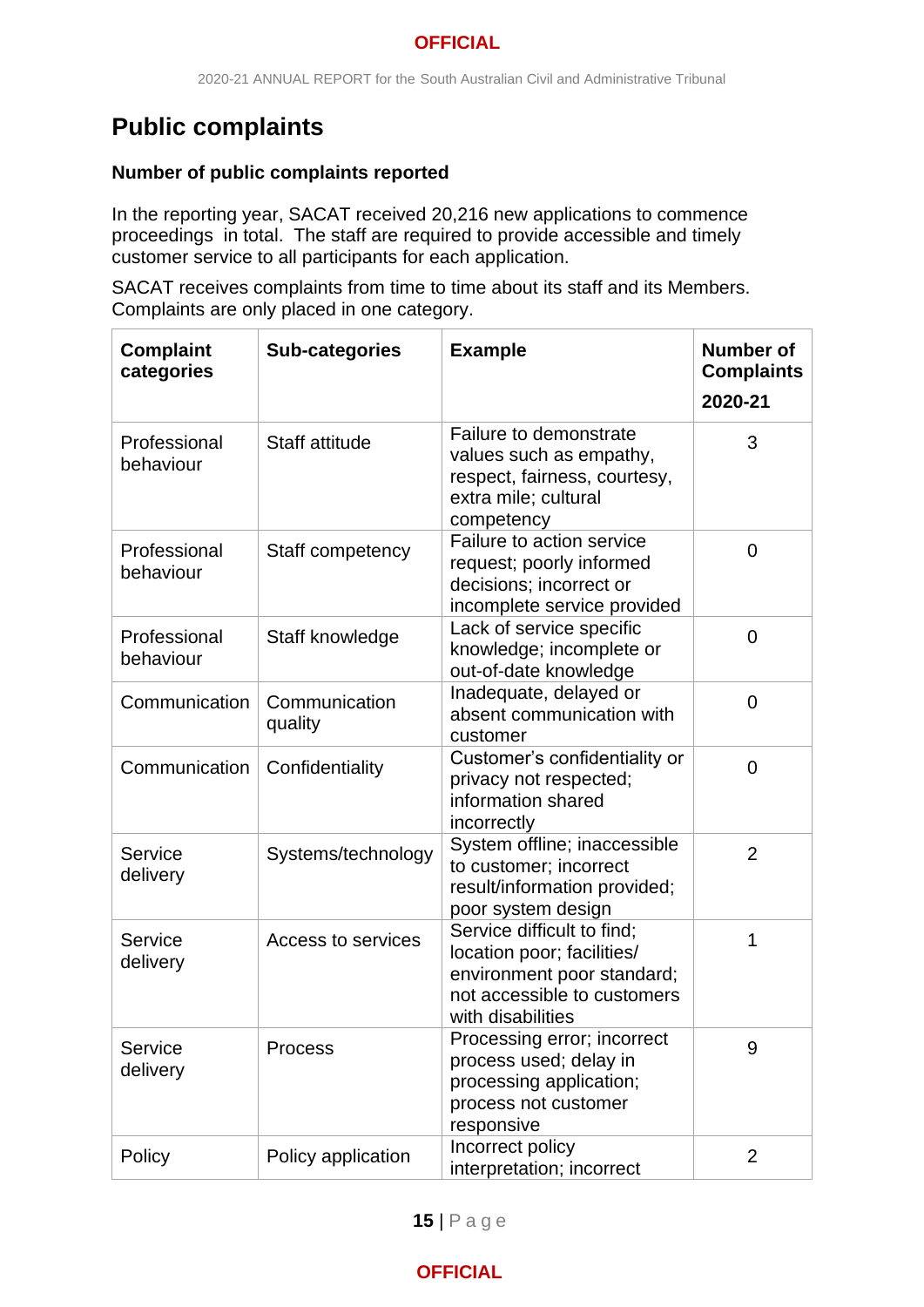| <b>Complaint</b><br>categories | <b>Sub-categories</b>                                | <b>Example</b>                                                                                                                | <b>Number of</b><br><b>Complaints</b><br>2020-21 |
|--------------------------------|------------------------------------------------------|-------------------------------------------------------------------------------------------------------------------------------|--------------------------------------------------|
|                                |                                                      | policy applied; conflicting<br>policy advice given                                                                            |                                                  |
| Policy                         | Policy content                                       | Policy content difficult to<br>understand; policy<br>unreasonable or<br>disadvantages customer                                | 1                                                |
| Service quality                | Information                                          | Incorrect, incomplete, out<br>dated or inadequate<br>information; not fit for<br>purpose                                      | 6                                                |
| Service quality                | Access to<br>information                             | Information difficult to<br>understand, hard to find or<br>difficult to use; not plain<br>English                             | $\overline{0}$                                   |
| Service quality                | <b>Timeliness</b>                                    | Lack of staff punctuality;<br>excessive waiting times<br>(outside of service<br>standard); timelines not met                  | $\overline{0}$                                   |
| Service quality                | Safety                                               | Maintenance; personal or<br>family safety; duty of care<br>not shown; poor security<br>service/ premises; poor<br>cleanliness | $\overline{0}$                                   |
| Service quality                | Service<br>responsiveness                            | Service design doesn't meet<br>customer needs; poor<br>service fit with customer<br>expectations                              | $\overline{0}$                                   |
| Misdirected<br>complaints      | Misunderstanding<br>about Tribunal<br>responsibility | Redirected to another<br>agency or closed due to<br>insufficiency of information                                              | $\overline{4}$                                   |
|                                |                                                      | <b>Total</b>                                                                                                                  | 28                                               |

<span id="page-15-0"></span>

| <b>Additional Metrics</b>                      | <b>Total</b> |
|------------------------------------------------|--------------|
| Number of positive feedback comments           | 11           |
| Number of negative feedback comments           | 26           |
| Total number of feedback comments              | 37           |
| % complaints resolved within policy timeframes | 96.4%        |

**16** | P a g e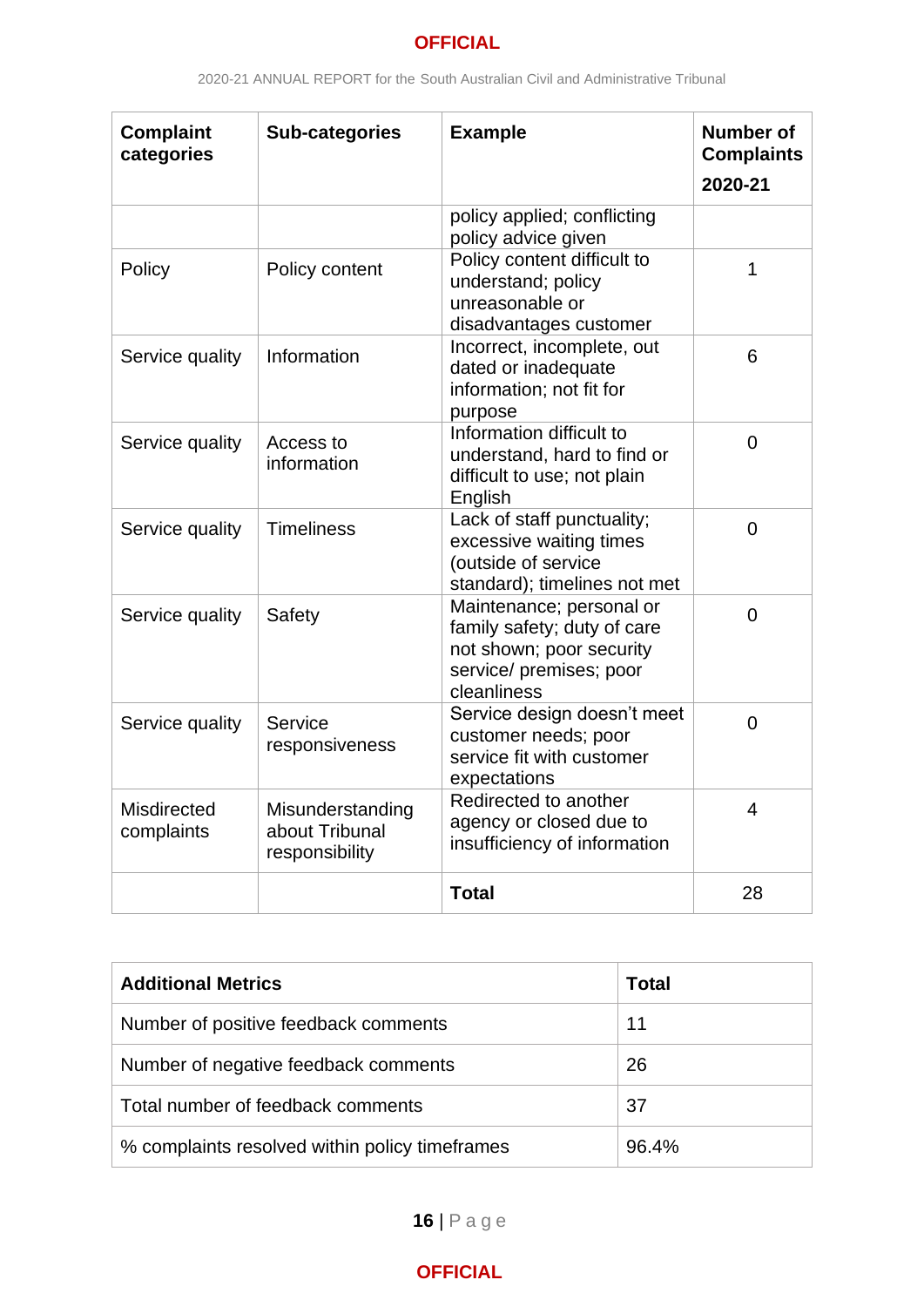#### <span id="page-16-0"></span>**Service Improvements**

While the number of complaints received is very low compared to previous years, the information provided has assisted in improving training for staff and Tribunal Members.

Complaints and compliments are also used in staff and Tribunal Member performance reviews and appraisals.

#### <span id="page-16-1"></span>**Compliance Statement**

| The South Australian Civil and Administrative Tribunal is compliant<br>with Premier and Cabinet Circular 039 - complaint management in<br>the South Australian public sector  | Υ |
|-------------------------------------------------------------------------------------------------------------------------------------------------------------------------------|---|
| The South Australian Civil and Administrative Tribunal has<br>communicated the content of PC 039 and the agency's related<br>complaints policies and procedures to employees. |   |

**17** | P a g e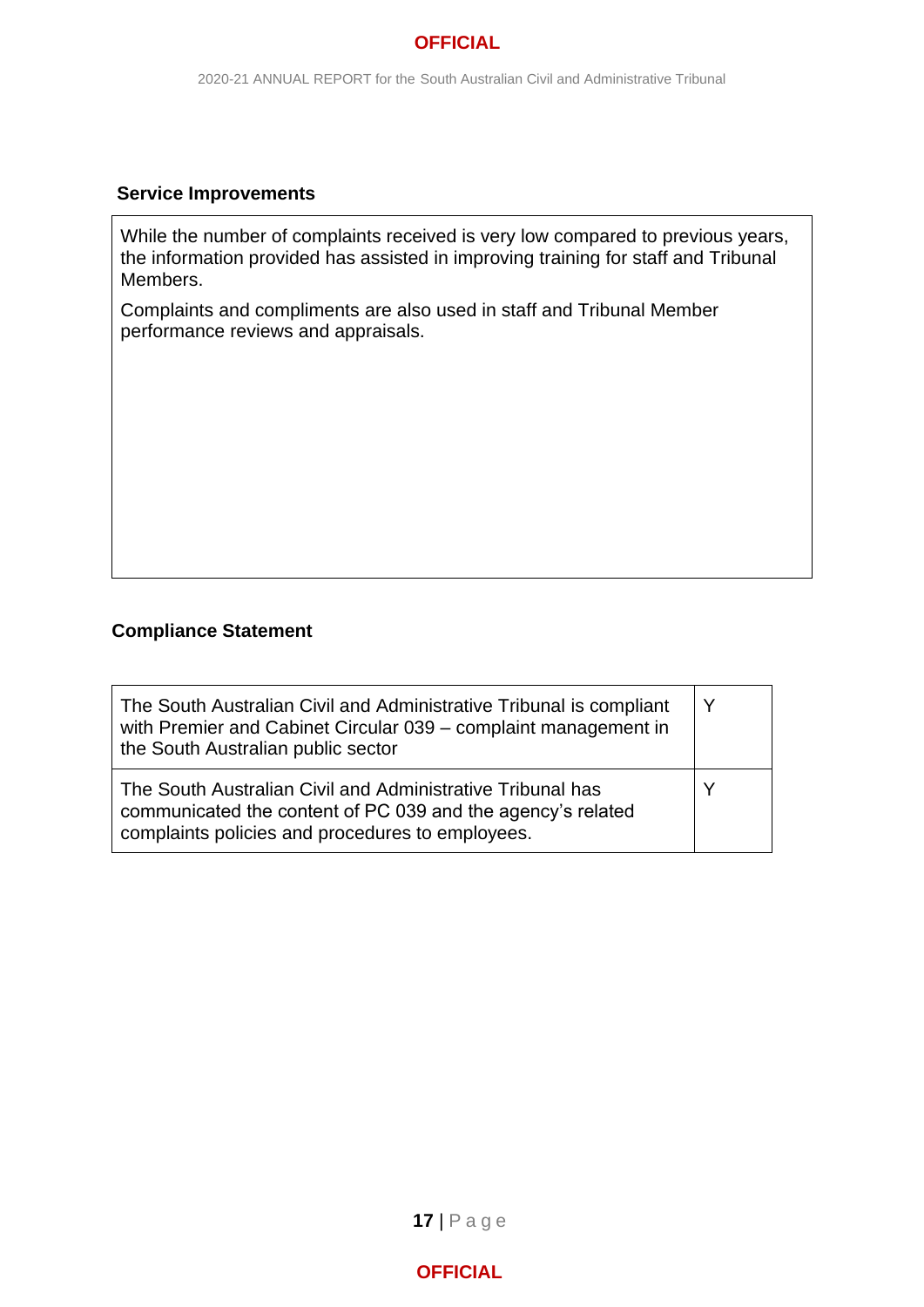#### Attachment 1 - SACAT Sessional Members and Assessors– 2020-21

| <b>Title</b> | <b>Name</b>                      | <b>Appointment</b><br>start date | <b>Appointment</b><br><b>Expiry Date</b> |                                   |
|--------------|----------------------------------|----------------------------------|------------------------------------------|-----------------------------------|
|              |                                  |                                  |                                          |                                   |
|              | Bagato, Maya [now Dr Maya        |                                  | 3/10/2020                                |                                   |
| Dr           | <b>Bergl</b>                     | 4/10/2017                        | (Converted)                              |                                   |
| Ms           | Barnes, Jeanette                 | 1/04/2020                        | 31/03/2023                               |                                   |
| Ms           | Bean, Katherine Jane Christian   | 1/04/2020                        | 31/03/2023                               |                                   |
| Ms           | <b>Bills, Alicia Mary Devitt</b> | 5/12/2020                        | 30/03/2024                               |                                   |
| Mr           | Budden, Leon Ralph               | 5/12/2020                        | 30/03/2024                               |                                   |
| Ms           | Byrt, Lucy Delia Marie           | 1/04/2020                        | 31/03/2023                               |                                   |
| Ms           | Caldeira, Bethany Marie          | 1/04/2020                        | 31/03/2023                               |                                   |
| Ms           | Carlton, Suzanne Elizabeth       | 5/12/2017                        | 4/12/2020                                |                                   |
| Ms           | Carrel, Jodie Mareika            | 1/04/2020                        | 31/03/2023                               |                                   |
| Ms           | Cowdroy, Julie                   | 5/12/2017                        | 4/12/2020                                |                                   |
|              |                                  |                                  | 3/10/2020                                |                                   |
| Dr           | Coyte, David Trevlyn             | 4/10/2017                        | (Converted)                              |                                   |
| Mr           | Croser, Robert McBeath           | 1/04/2020                        | 31/03/2023                               |                                   |
| Ms           | D'Arcy, Candida Jane             | 16/03/2020                       | 15/03/2023                               |                                   |
| Ms<br>Mr     | Demosthenous, Maria              | 5/12/2020                        | 30/03/2024                               |                                   |
|              | Duffy, Peter John                | 1/10/2019                        | 30/09/2022                               | * resigned effective October 2020 |
| Ms           | Dunstone, Julia Susan            | 4/10/2017                        | 3/10/2022                                |                                   |
| Ms           | Forgan, Julie Dianne             | 1/10/2019                        | 30/09/2022                               |                                   |
| Dr           | Fuller, Mark Ewart               | 5/12/2020                        | 30/03/2024<br>3/10/2020                  |                                   |
| Dr           | Gipslis, Janina                  | 4/10/2017                        | (Converted)                              |                                   |
| Ms           | Gooch, Sally Elizabeth           | 1/04/2020                        | 31/03/2023                               |                                   |
| Ms           | Gursansky, Dianne Elizabeth      | 1/10/2019                        | 30/09/2022                               |                                   |
| Mr           | Harvey, Bruce Gregory            | 1/04/2020                        | 31/03/2023                               |                                   |
| Ms           | Hastwell, Lesley                 | 1/10/2019                        | 30/09/2022                               |                                   |
| Ms           | Hordern, Rosemary Frances        | 1/04/2020                        | 31/03/2023                               |                                   |
| Dr           | Hundertmark, James David         | 31/03/2016                       | 30/03/2021                               |                                   |
| Mr           | Hunter, Allan Roy                | 5/12/2020                        | 30/03/2024                               |                                   |
| Mr           | Irving, John                     | 31/03/2019                       | 30/03/2024                               |                                   |
| Mr           | Kennedy, Marten Thomas           | 17/11/2019                       | 16/11/2022                               |                                   |
| Mr           | Kirkham, Graeme Brian            | 5/12/2020                        | 30/03/2024                               |                                   |
| Dr           | Lammersma, Johanna               | 4/10/2017                        | 3/10/2020                                |                                   |
| Mr           | Lazarevich, Alexander            | 16/03/2020                       | 15/03/2023                               |                                   |
| Ms           | Madden, Magdelena Christina      | 1/04/2020                        | 31/03/2023                               |                                   |
| Ms           | Mares, Helen Rebecca             | 4/10/2017                        | 3/10/2022                                |                                   |
| Ms           | McEvoy, Kathleen Patricia        | 16/03/2020                       | 15/03/2023                               |                                   |
| Ms           | McGrath, Jane Louise             | 5/12/2017                        | 4/12/2020                                |                                   |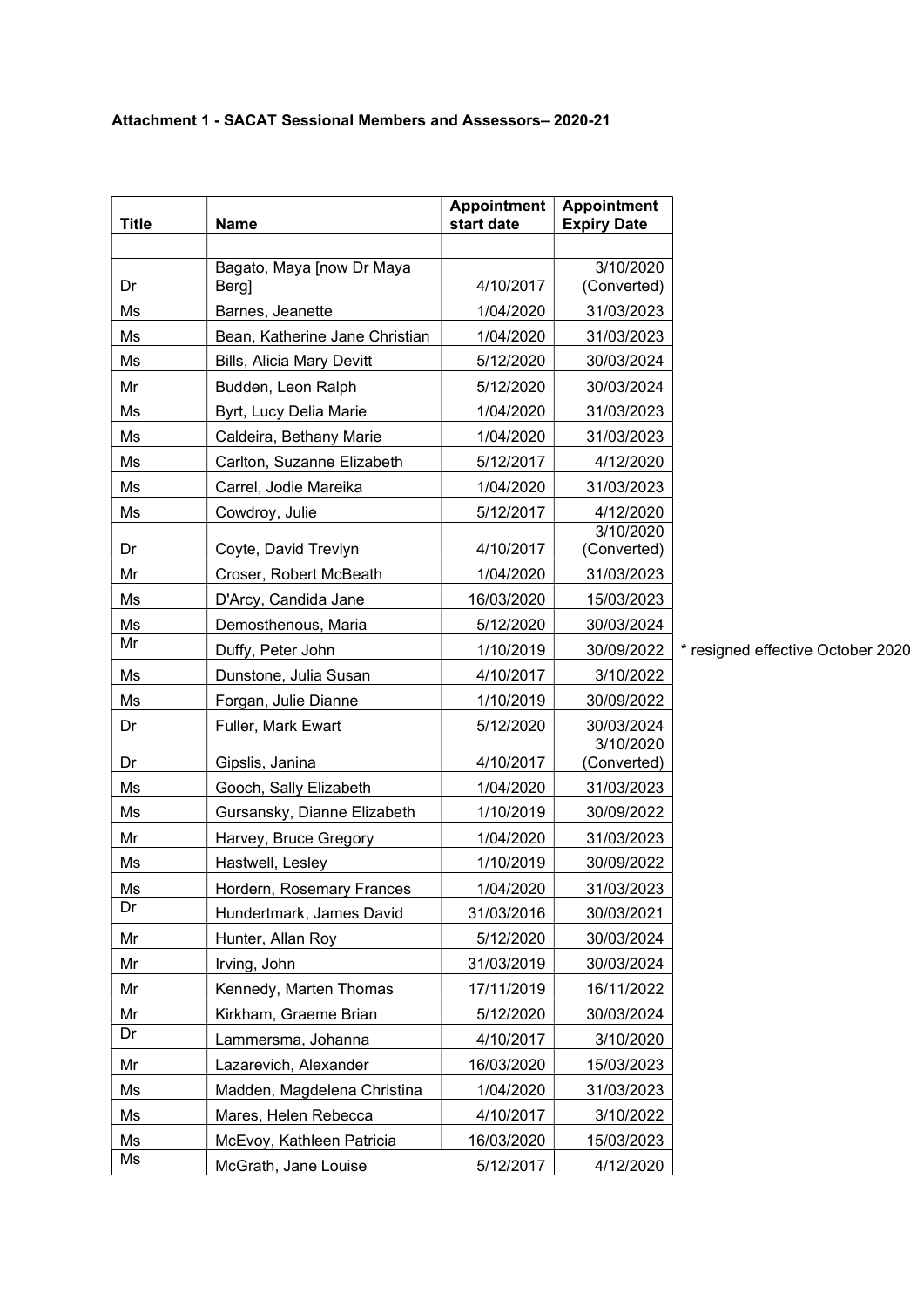| Ms               | Micallef, Tracee Ann             | 1/04/2020                               | 31/03/2023                               |
|------------------|----------------------------------|-----------------------------------------|------------------------------------------|
| Ms               | Moroney, Anne Veronica           | 5/12/2020                               | 30/03/2024                               |
| Ms               | Moularadellis, Jane Rosemary     | 1/04/2020                               | 31/03/2023                               |
| Mr               | Murphy, Matt                     | 5/12/2020                               | 30/03/2024                               |
| Ms               | Petrie, Janece Maree             | 1/10/2019                               | 30/09/2022                               |
| Ms               | Pligl, Kylie-Ann                 | 5/12/2020                               | 30/03/2024                               |
| Dr               | Rawson, George Leonard<br>Donald | 4/10/2017                               | 3/10/2020<br>(Converted)                 |
| Mr               | Reilly, Alexander Peter          | 1/04/2020                               | 31/03/2023                               |
| Ms               | Richardson, Joanna Catherine     | 4/10/2020                               | 30/03/2024                               |
| Mr               | Robson, Simon Neil               | 5/12/2020                               | 30/03/2024                               |
| Ms               | Ryan, Kelly Anne                 | 5/12/2020                               | 30/03/2024                               |
| Mr               | Sanders, Joseph Hugh<br>Ramsay   | 5/12/2020                               | 30/03/2024                               |
| Mr               | Schroeder, Richard Roland        | 17/11/2019                              | 16/11/2022                               |
| Mr               | Sparrow, Terrence William        | 1/04/2020                               | 31/03/2023                               |
| Mr               | Stratton-Smith, Edward           | 17/11/2019                              | 16/11/2022                               |
| Ms               | Trengove, Anne Elizabeth         | 1/04/2020                               | 31/03/2023                               |
| Ms               | Ward, Helen                      | 1/04/2020                               | 31/03/2023                               |
|                  |                                  |                                         | 3/10/2020                                |
| Dr<br>Ms         | Watson, Darryl Peter             | 4/10/2017                               | (Converted)                              |
|                  | Wilson, Carolyn Louise           | 5/12/2017                               | 4/12/2020                                |
|                  |                                  |                                         |                                          |
|                  |                                  |                                         |                                          |
| <b>Assessors</b> |                                  |                                         |                                          |
| <b>Title</b>     | <b>Name</b>                      | <b>Appointment</b><br><b>Start Date</b> | <b>Appointment</b><br><b>Expiry Date</b> |
|                  |                                  |                                         |                                          |
| Mr               | Abbott, Kym Anthony              | 7/05/2020                               | 6/05/2023                                |
| Mr               | Adam, Geoffrey John              | 2/05/2019                               | 1/05/2023                                |
| Mr               | Adam, Robert George              | 2/05/2019                               | 1/05/2023                                |
| Mr               | Aldous, Darryn Grant             | 7/05/2020                               | 6/05/2023                                |
| Prof             | Anderson, Kym                    | 2/05/2019                               | 1/05/2023                                |
| Ms               | Attwood, Elaine Jillian          | 2/05/2019                               | 1/05/2023                                |
| Ms               | Bachmann, Elizabeth Anne         | 2/05/2019                               | 1/05/2023                                |
| Mr               | Bagnara, Joseph Sebastian        | 7/05/2020                               | 6/05/2023                                |
| Mr               | Bartley, John Paul Edmund        | 2/05/2019                               | 1/05/2023                                |
| Mr               | Bettcher, Jeffrey Robert         | 2/05/2019                               | 1/05/2023                                |
| Mr               | Bonato, Gary Peter               | 7/05/2020                               | 6/05/2023                                |
| Ms               | Brice, Nicola Amanda Rex         | 7/05/2020                               | 6/05/2023                                |
| Mr               | Bruce-Gordon, Stuart William     | 2/05/2019                               | 1/05/2023                                |
| Mr               | Buckberry, Craig James           | 7/05/2020                               | 6/05/2023                                |
| Mr               | Burns, Martin Stansfeld          | 2/05/2019                               | 1/05/2023                                |
| Mr               | Butterworth, Ian Donald          | 2/05/2019                               | 1/05/2023                                |
| Mr               | Christian, David Andrew          | 7/05/2020                               | 6/05/2023                                |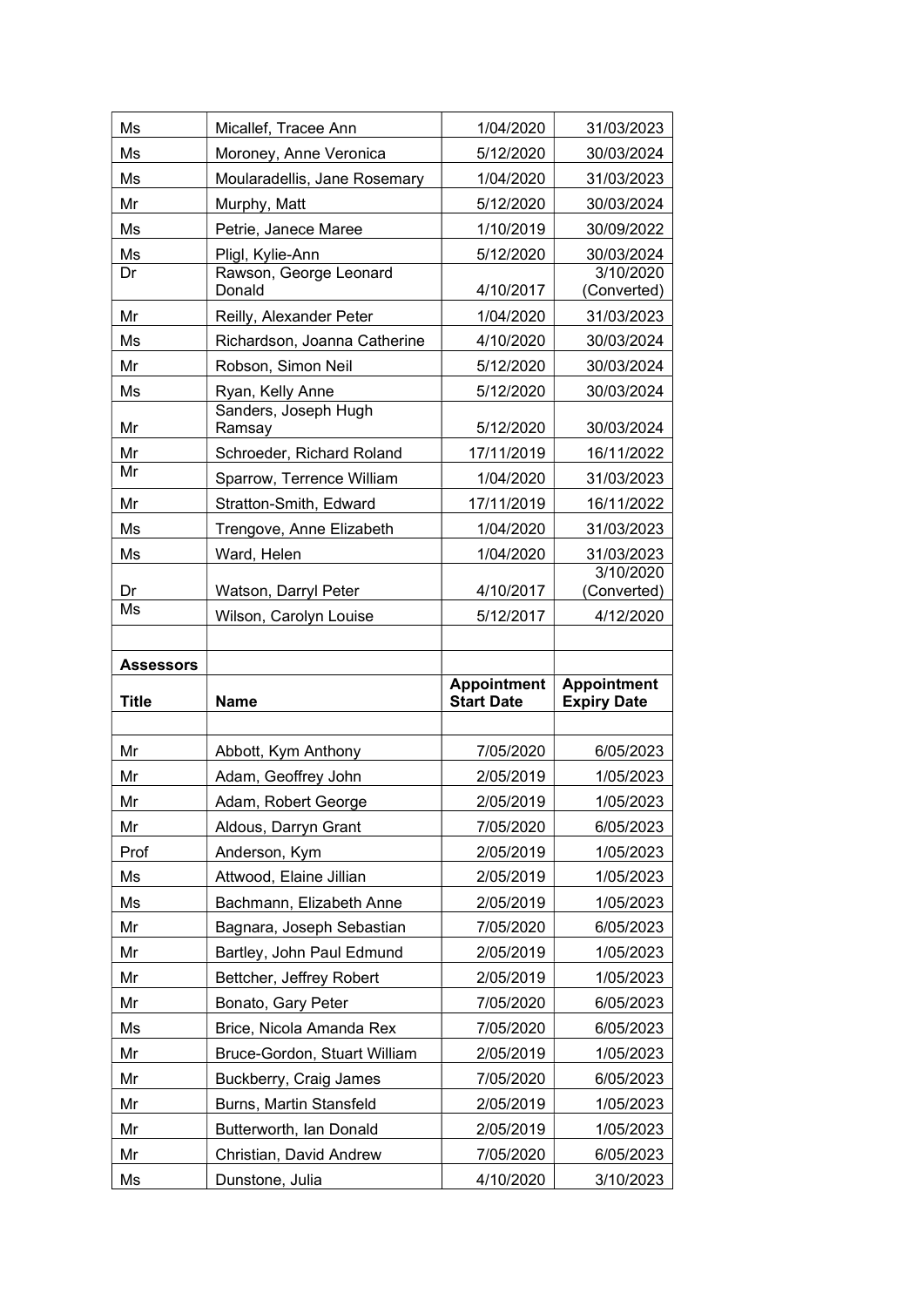| Mr   | Erskine, John Robert        | 2/05/2019  | 1/05/2023  |
|------|-----------------------------|------------|------------|
| Mr   | Fox, Nathan Langley Paul    | 13/02/2021 | 6/12/2023  |
| Mr   | Gilbert, Mark Anthony       | 2/05/2019  | 1/05/2023  |
| Mr   | Grear, Michael Stuart       | 2/05/2019  | 1/05/2023  |
| Mr   | Hegarty, Michael John       | 7/05/2020  | 6/05/2023  |
| Ms   | Horton, Deborah Monique     | 2/05/2019  | 1/05/2023  |
| Mr   | Iwanus, John William        | 7/05/2020  | 6/05/2023  |
| Mr   | Kamencak, George Charles    | 7/05/2020  | 6/05/2023  |
| Mr   | Magookin, Kym William       | 7/05/2020  | 6/05/2023  |
| Mr   | Mahoney, Peter Gerard       | 2/05/2019  | 1/05/2023  |
| Mr   | Matters, Robin Francis      | 2/05/2019  | 1/05/2023  |
| Mr   | Mazzocchetti, Lorenzo       | 2/05/2019  | 1/05/2023  |
| Mr   | McBride, Peter Grant        | 2/05/2019  | 1/05/2023  |
| Ms   | McGrath, Julia Ellen        | 2/05/2019  | 1/05/2023  |
| Ms   | McNicholl, Jane Eleanor     | 7/05/2020  | 6/05/2023  |
| Dr   | McWhinnie, Stephanie Faye   | 2/05/2019  | 1/05/2023  |
| Ms   | Michail, Marissa            | 2/05/2019  | 1/05/2023  |
| Mr   | Middleton, Jonathon Rodwell | 13/02/2018 | 12/02/2021 |
| Mr   | Minuzzo, Gary Reno          | 7/05/2020  | 6/05/2023  |
| Ms   | Mohyla, Lolita Veronica     | 7/05/2020  | 6/05/2023  |
| Ms   | Munt, Roslyn Lois           | 2/05/2019  | 1/05/2023  |
| Dr   | Oak, Mandar Prafullachandra | 2/05/2019  | 1/05/2023  |
| Prof | O'Neil, Michael Gerard      | 2/05/2019  | 1/05/2023  |
| Mr   | Palmer, Garth Robert        | 7/05/2020  | 6/05/2023  |
| Mr   | Panagaris, Peter            | 7/05/2020  | 6/05/2023  |
| Mr   | Parker, Bruce James         | 7/05/2020  | 6/05/2023  |
| Mr   | Peters, Mark David          | 7/05/2020  | 6/05/2023  |
| Mr   | Pipinias, Manuel            | 7/05/2020  | 6/05/2023  |
| Mr   | Pohl, Henry Michael         | 2/05/2019  | 1/05/2023  |
| Mr   | Povey, Dwayne Ashley        | 2/05/2019  | 1/05/2023  |
| Dr   | Rahaley, Robert Seymour     | 2/05/2019  | 1/05/2023  |
| Mr   | Rea, Peter John             | 7/05/2020  | 6/05/2023  |
| Mr   | Reeve, Phillip Mark         | 7/05/2020  | 6/05/2023  |
| Mr   | Rice, Michael Scott         | 7/05/2020  | 6/05/2023  |
| Mr   | Roe, David Roy Frederick    | 7/05/2020  | 6/05/2023  |
| Mr   | Russell, Christopher John   | 2/05/2019  | 1/05/2023  |
| Ms   | Shaw Rungie, Ann Kathryn    | 2/05/2019  | 1/05/2023  |
| Mr   | Short, Christopher George   | 7/05/2020  | 6/05/2023  |
| Mr   | Smith, Clive Frederick      | 7/05/2020  | 6/05/2023  |
| Mr   | Stevens, Jeffrey Howard     | 2/05/2019  | 1/05/2023  |
| Mr   |                             |            |            |
|      | Turner, Christopher Dale    | 2/05/2019  | 1/05/2023  |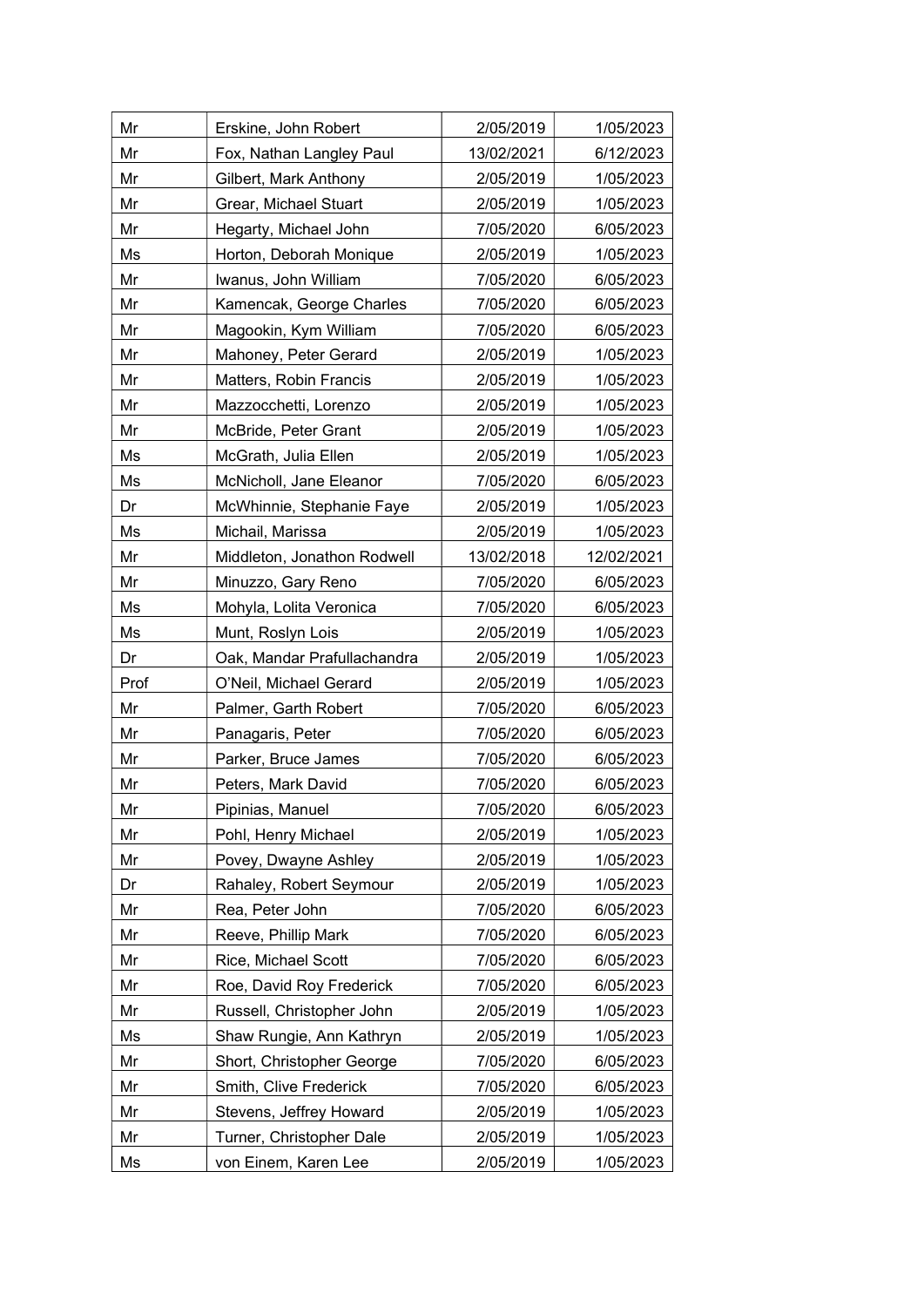| Mr | Whitbread, Geoffrey Thomas   | 2/05/2019              | 1/05/2023                |
|----|------------------------------|------------------------|--------------------------|
| Dr | White, Michelle              | 4/10/2020              | 3/10/2023                |
| Ms | Woolford, Lucy               | 7/05/2020              | 6/05/2023                |
|    |                              |                        |                          |
|    | <b>Health Practitioners</b>  |                        |                          |
| Mr | Aitchison, Stuart William    | 3/02/2020              | 2/02/2023                |
| Ms | Amos, Lorraine               | 7/12/2018              | 6/12/2021                |
| Mr | Ankor, Dennis Kingsley       | 7/12/2018              | 6/12/2021                |
| Dr | Bagato, Maya [now Dr Maya    |                        | 3/10/2022                |
| Mr | <b>Berg</b>                  | 4/10/2020<br>7/12/2018 | (Converted)<br>6/12/2021 |
|    | Baillie, Kenneth Haydyn      |                        |                          |
| Ms | Bindon, Christine Carolyn    | 16/08/2019             | 15/08/2022               |
| Ms | Bowen, Alison Michelle       | 16/08/2019             | 15/08/2022               |
| Mr | Byrne, Stephen William       | 7/12/2018              | 6/12/2021                |
| Ms | Carman, Lyn                  | 7/12/2018              | 6/12/2021                |
| Mr | Champion, Gary               | 7/12/2018              | 6/12/2021                |
| Ms | Chantler, Lisa Jane          | 16/08/2019             | 15/08/2022               |
| Mr | Cherry, David Alan           | 30/08/2018             | 29/08/2021               |
| Mr | Close, David Maynard         | 7/12/2018              | 6/12/2021                |
| Mr | Cocchiaro, Antonio           | 7/12/2018              | 6/12/2021                |
| Ms | Coombe, Brigid Anne          | 16/08/2019             | 15/08/2022<br>3/10/2022  |
| Dr | Coyte, David Trevlyn         | 4/10/2020              | (Converted)              |
| Mr | Czechowicz, Gus              | 7/12/2018              | 6/12/2021                |
| Ms | Davis, Angel Marie           | 16/08/2019             | 15/08/2022               |
| Mr | Davis, Kym Robert            | 16/08/2019             | 15/08/2022               |
| Ms | De Lacey, Sheryl Lynne       | 16/08/2019             | 15/08/2022               |
| Mr | Delloso, Anthony Dean        | 16/05/2020             | 15/05/2023               |
| Ms | Devine, Michelle Audrey      | 7/12/2018              | 6/12/2021                |
| Mr | Dolling, Colin Errol         | 7/12/2018              | 6/12/2021                |
| Mr | Donato, Phillip Raymond      | 7/12/2018              | 6/12/2021                |
| Ms | Dunstone, Julia Susan        | 16/08/2019             | 15/08/2022               |
| Ms | <b>Eckert, Marion Claire</b> | 16/08/2019             | 15/08/2022               |
| Mr | Field, Colin David           | 16/08/2019             | 15/08/2022               |
| Mr | Frank, Oliver Ralph          | 7/12/2018              | 6/12/2021                |
| Ms | Frier, Ashleigh              | 7/12/2018              | 6/12/2021                |
| Mr | Fuller, Jeffrey Donald       | 16/08/2019             | 15/08/2022               |
| Ms | Gagliardi, Lucia             | 7/12/2018              | 6/12/2021                |
| Dr | Gallur, Lara                 | 4/10/2020              | 3/10/2023                |
| Mr | Gilbert, Jarred Luke         | 7/12/2018              | 6/12/2021                |
|    |                              |                        | 3/10/2022                |
| Dr | Gipslis, Janina              | 4/10/2020              | (Converted)              |
| Ms | Girdler, Michelle Kaye       | 16/08/2019             | 15/08/2022               |
| Ms | Glover, Pauline Anne         | 16/08/2019             | 15/08/2022               |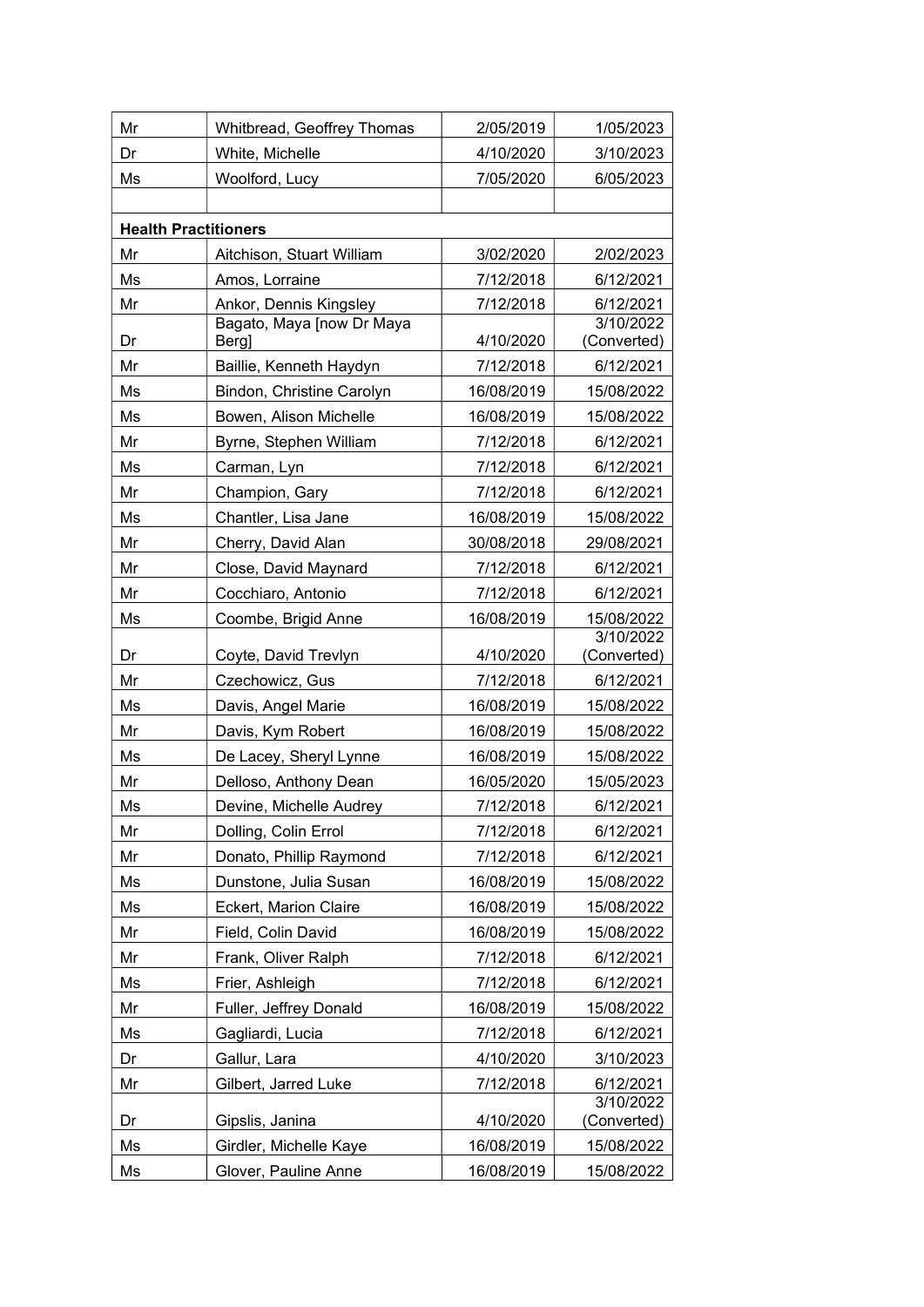| Ms | Golding, Elaine               | 16/08/2019 | 15/08/2022 |            |
|----|-------------------------------|------------|------------|------------|
| Ms | Gosling, Alison Helen         | 7/12/2018  | 6/12/2021  |            |
| Ms | Grace, Sandra                 | 7/12/2018  | 6/12/2021  |            |
| Mr | Grieg, Michael Frank          | 13/02/2018 | 12/02/2021 |            |
| Ms | Gross-Parsons, Nicole Marthe  | 16/08/2019 | 15/08/2022 |            |
| Ms | Gursansky, Dianne Elizabeth   | 4/10/2020  | 3/10/2023  |            |
| Ms | Haensel, Naomi Meredith       | 16/08/2019 | 15/08/2022 |            |
| Mr | Heah, Richard Chiek Seng      | 3/02/2020  | 2/02/2023  |            |
| Mr | Hopprich, Ryan John           | 16/08/2019 | 15/08/2022 |            |
| Ms | Hordern, Rosemary Frances     | 16/08/2019 | 15/08/2022 |            |
| Ms | Horn, Kimberley               | 7/12/2018  | 6/12/2021  |            |
| Ms | Hunt, Mardy                   | 7/12/2018  | 6/12/2021  |            |
| Dr | Huynh, Luan                   | 3/05/2018  | 2/05/2021  |            |
| Mr | Jayakaran, Jayanthi           | 7/12/2018  | 6/12/2021  |            |
| Ms | Johns, Robyn Jayne            | 16/08/2019 | 15/08/2022 |            |
| Ms | Jones, Anna                   | 16/08/2019 | 15/08/2022 |            |
| Ms | Kay, Debra Martin             | 16/08/2019 | 15/08/2022 |            |
| Mr | Kellie, Andrew Ross           | 7/12/2018  | 6/12/2021  |            |
| Ms | Koulos, Frances               | 16/08/2019 | 15/08/2022 |            |
| Ms | Lagana, Zoe Louise            | 3/05/2021  | 6/12/2023  |            |
| Ms | Lazarus, Jeniffer             | 7/12/2018  | 6/12/2021  |            |
| Mr | Mallaber, Nigel               | 16/08/2019 | 15/08/2022 |            |
| Mr | Martin, Geoffrey David        | 7/12/2018  | 6/12/2021  |            |
| Ms | Mathers, Dawn                 | 16/05/2020 | 15/05/2023 |            |
| Ms | McEntee, Pauline Catherine    | 16/08/2019 | 15/08/2022 |            |
| Mr | McEvoy, Michael               | 7/12/2018  | 6/12/2021  |            |
| Ms | McMahon, Janne Christine      | 16/08/2019 | 15/08/2022 |            |
| Mr | Monfries, Julian              | 7/12/2018  | 6/12/2021  |            |
| Mr | Menz, Robert                  | 7/12/2018  | 6/12/2021  |            |
| Ms | Moy, Ruth Monika              | 16/08/2019 | 15/08/2022 |            |
| Mr | Nelson, John Russell          | 7/12/2018  | 6/12/2021  | * resigned |
| Ms | Nottage, Casey                | 7/12/2018  | 6/12/2021  |            |
| Ms | O'Connor, Sylvia Inge         | 16/08/2019 | 15/08/2022 |            |
| Ms | O'Keefe, Maree Frances        | 16/08/2019 | 15/08/2022 |            |
| Ms | Pappin, Jane                  | 16/08/2019 | 15/08/2022 |            |
| Mr | Parsons, Mark Phillip William | 3/02/2020  | 2/02/2023  |            |
| Mr | Paterson, Thomas Craig        | 7/12/2018  | 6/12/2021  |            |
| Mr | Pelzer, Daniel                | 7/12/2018  | 6/12/2021  |            |
| Ms | Petrie, Lynette Margaret      | 16/08/2019 | 15/08/2022 |            |
| Ms | Pierce, Angela Mary           | 16/08/2019 | 15/08/2022 |            |
| Ms | Pirone, Christy Joan          | 16/08/2019 | 15/08/2022 |            |
| Mr | Pitcher, Geoffrey Russell     | 16/08/2019 | 15/08/2022 |            |

effective 30 June 2021